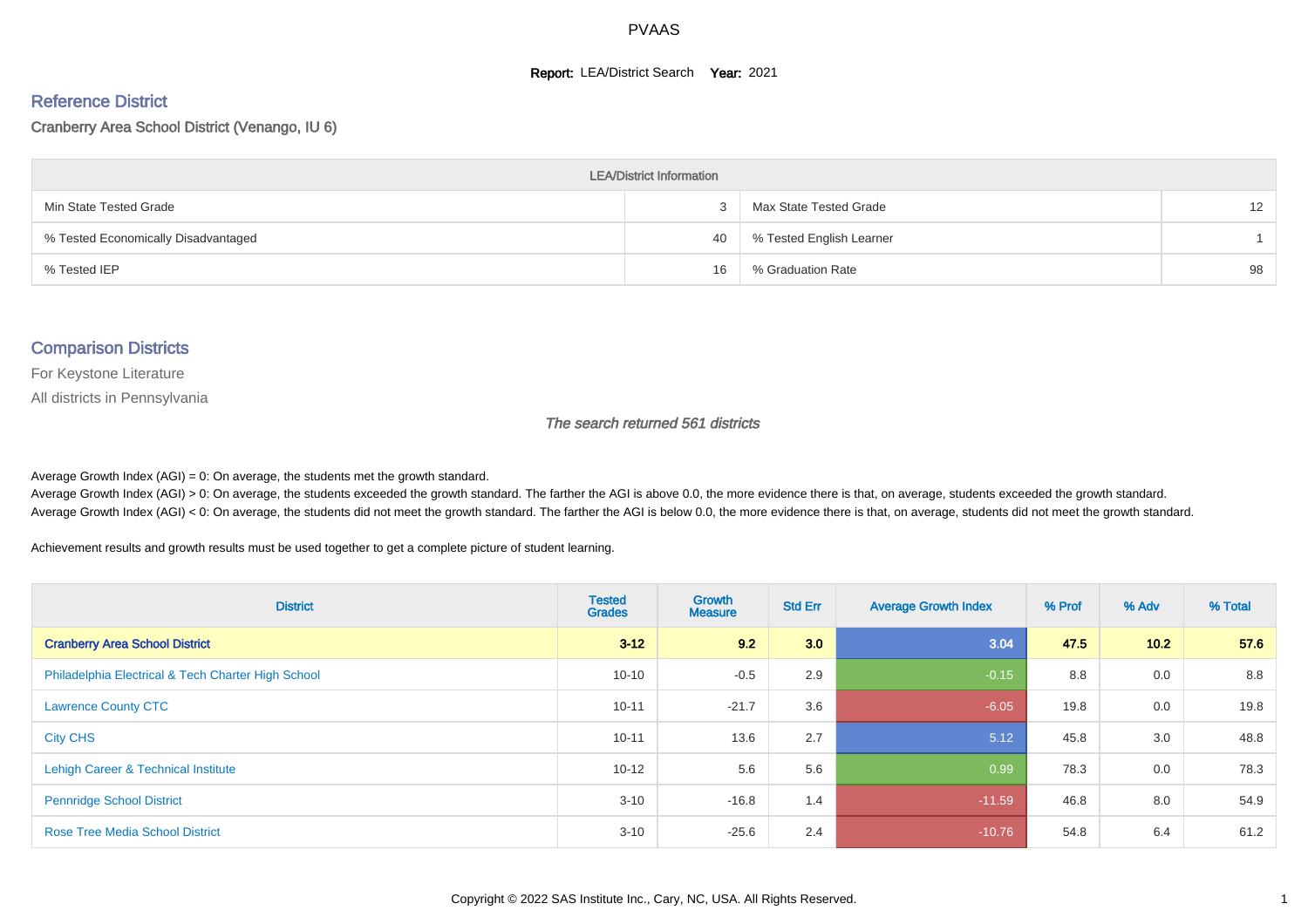| <b>District</b>                                   | <b>Tested</b><br><b>Grades</b> | <b>Growth</b><br><b>Measure</b> | <b>Std Err</b> | <b>Average Growth Index</b> | % Prof | % Adv   | % Total |
|---------------------------------------------------|--------------------------------|---------------------------------|----------------|-----------------------------|--------|---------|---------|
| <b>Cranberry Area School District</b>             | $3 - 12$                       | 9.2                             | 3.0            | 3.04                        | 47.5   | 10.2    | 57.6    |
| <b>Shikellamy School District</b>                 | $3 - 10$                       | $-22.3$                         | 2.5            | $-8.92$                     | 33.3   | 6.1     | 39.5    |
| Lackawanna Trail School District                  | $3 - 10$                       | $-21.7$                         | 3.5            | $-6.20$                     | 38.5   | 1.5     | 40.0    |
| <b>Abington School District</b>                   | $3 - 10$                       | $-11.5$                         | 1.9            | $-6.00$                     | 56.2   | 11.6    | 67.8    |
| <b>Avonworth School District</b>                  | $3 - 10$                       | $-12.6$                         | 3.1            | $-4.01$                     | 59.8   | 4.6     | 64.4    |
| <b>Marion Center Area School District</b>         | $3 - 10$                       | $-12.0$                         | 3.1            | $-3.87$                     | 33.7   | 1.1     | 34.8    |
| <b>Clearfield Area School District</b>            | $3 - 10$                       | $-9.4$                          | 2.6            | $-3.56$                     | 43.0   | 3.1     | 46.1    |
| <b>Neshannock Township School District</b>        | $3 - 10$                       | $-9.7$                          | 2.9            | $-3.34$                     | 62.4   | 5.6     | 67.9    |
| Maritime Academy Charter School                   | $3 - 10$                       | $-11.4$                         | 3.5            | $-3.29$                     | 15.2   | 0.0     | 15.2    |
| <b>Carmichaels Area School District</b>           | $3 - 10$                       | $-9.3$                          | 3.3            | $-2.81$                     | 35.1   | 1.4     | 36.5    |
| <b>Propel Charter School-Montour</b>              | $3 - 10$                       | $-10.7$                         | 3.9            | $-2.71$                     | 13.7   | 0.0     | 13.7    |
| <b>Northwest Area School District</b>             | $3 - 10$                       | $-10.0$                         | 3.8            | $-2.59$                     | 34.6   | 7.3     | 41.8    |
| <b>Blue Mountain School District</b>              | $3 - 10$                       | $-5.8$                          | 2.3            | $-2.56$                     | 46.6   | $8.5\,$ | 55.1    |
| <b>Mahanoy Area School District</b>               | $3 - 10$                       | $-9.0$                          | 3.6            | $-2.49$                     | 26.2   | 1.6     | 27.9    |
| <b>Yough School District</b>                      | $3 - 10$                       | $-6.6$                          | 2.7            | $-2.43$                     | 50.8   | 4.0     | 54.8    |
| <b>Chartiers-Houston School District</b>          | $3 - 10$                       | $-8.6$                          | 3.5            | $-2.41$                     | 59.7   | 4.5     | 64.2    |
| Jefferson-Morgan School District                  | $3 - 10$                       | $-9.9$                          | 4.2            | $-2.35$                     | 43.8   | 4.2     | 47.9    |
| South Williamsport Area School District           | $3 - 10$                       | $-5.7$                          | 2.5            | $-2.30$                     | 45.5   | 4.5     | 50.0    |
| Portage Area School District                      | $3 - 10$                       | $-8.1$                          | 3.6            | $-2.26$                     | 40.6   | 9.4     | 50.0    |
| <b>West Middlesex Area School District</b>        | $3 - 10$                       | $-8.4$                          | 3.8            | $-2.21$                     | 34.9   | 2.8     | 37.6    |
| <b>Benton Area School District</b>                | $3 - 10$                       | $-9.7$                          | 4.5            | $-2.18$                     | 43.2   | 5.4     | 48.6    |
| <b>Executive Education Academy Charter School</b> | $3 - 10$                       | $-6.5$                          | 3.1            | $-2.08$                     | 23.7   | 2.2     | 25.8    |
| <b>California Area School District</b>            | $3 - 10$                       | $-7.3$                          | 3.6            | $-2.02$                     | 42.6   | 9.8     | 52.5    |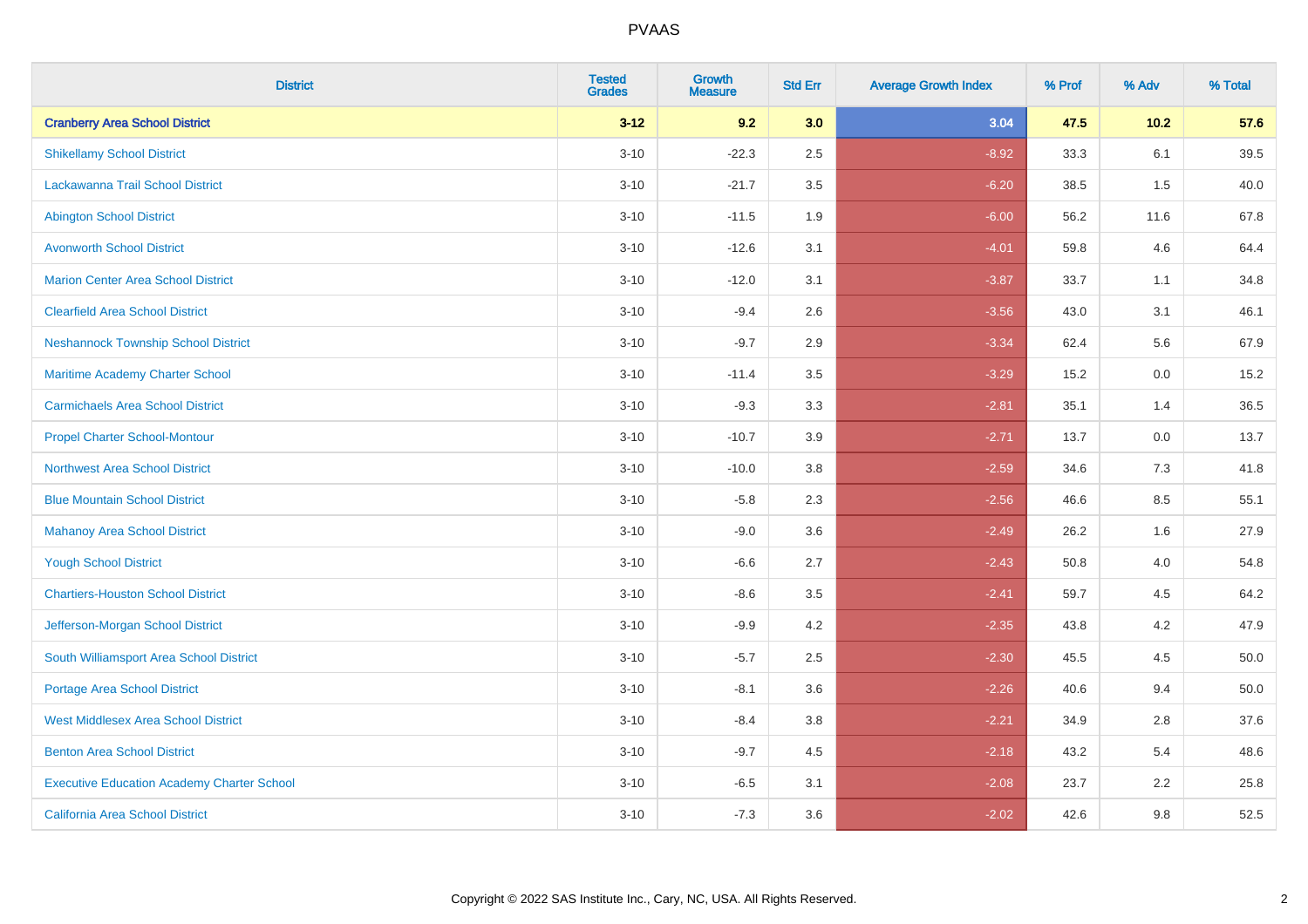| <b>District</b>                               | <b>Tested</b><br><b>Grades</b> | <b>Growth</b><br><b>Measure</b> | <b>Std Err</b> | <b>Average Growth Index</b> | % Prof | % Adv   | % Total |
|-----------------------------------------------|--------------------------------|---------------------------------|----------------|-----------------------------|--------|---------|---------|
| <b>Cranberry Area School District</b>         | $3 - 12$                       | 9.2                             | 3.0            | 3.04                        | 47.5   | $10.2$  | 57.6    |
| <b>Moshannon Valley School District</b>       | $3 - 10$                       | $-7.0$                          | 3.4            | $-2.01$                     | 48.5   | $0.0\,$ | 48.5    |
| <b>Mount Union Area School District</b>       | $3 - 10$                       | $-6.1$                          | 3.1            | $-1.97$                     | 32.2   | 3.4     | 35.6    |
| <b>Montrose Area School District</b>          | $3 - 10$                       | $-5.5$                          | $3.0\,$        | $-1.82$                     | 46.7   | 5.4     | 52.2    |
| <b>Tri-Valley School District</b>             | $3 - 10$                       | $-6.4$                          | 4.1            | $-1.57$                     | 37.0   | 4.4     | 41.3    |
| <b>Fort Cherry School District</b>            | $3 - 10$                       | $-5.9$                          | 3.8            | $-1.56$                     | 55.2   | $5.2\,$ | 60.3    |
| <b>MaST Community Charter School</b>          | $3 - 10$                       | $-4.1$                          | 2.7            | $-1.52$                     | 44.0   | 9.5     | 53.4    |
| <b>Ferndale Area School District</b>          | $3 - 10$                       | $-5.8$                          | 4.3            | $-1.33$                     | 40.0   | 0.0     | 40.0    |
| <b>Cambria Heights School District</b>        | $3 - 10$                       | $-4.1$                          | 3.1            | $-1.32$                     | 51.0   | 6.0     | 57.0    |
| <b>Troy Area School District</b>              | $3 - 10$                       | $-4.3$                          | 3.4            | $-1.26$                     | 43.2   | 5.7     | 48.9    |
| <b>Kane Area School District</b>              | $3 - 10$                       | $-3.7$                          | 3.2            | $-1.17$                     | 39.5   | 9.9     | 49.4    |
| <b>Antietam School District</b>               | $3 - 10$                       | $-4.3$                          | 3.8            | $-1.13$                     | 36.4   | 5.4     | 41.8    |
| <b>Valley Grove School District</b>           | $3 - 10$                       | $-3.7$                          | 3.7            | $-1.01$                     | 51.2   | 6.1     | 57.3    |
| <b>Sullivan County School District</b>        | $3 - 10$                       | $-4.0$                          | 4.4            | $-0.90$                     | 66.7   | 2.6     | 69.2    |
| <b>Northeast Bradford School District</b>     | $3 - 10$                       | $-3.1$                          | 4.0            | $-0.78$                     | 33.9   | 3.4     | 37.3    |
| <b>Mid Valley School District</b>             | $3 - 10$                       | $-1.7$                          | 3.0            | $-0.55$                     | 45.1   | 7.8     | 52.9    |
| <b>Wyoming Area School District</b>           | $3 - 10$                       | $-1.3$                          | 2.6            | $-0.50$                     | 53.8   | 10.8    | 64.6    |
| <b>Bellwood-Antis School District</b>         | $3 - 10$                       | $-1.2$                          | 3.2            | $-0.39$                     | 55.1   | 10.1    | 65.2    |
| <b>Glendale School District</b>               | $3 - 10$                       | $-0.9$                          | 3.7            | $-0.24$                     | 50.0   | 5.4     | 55.4    |
| <b>Reynolds School District</b>               | $3 - 10$                       | 0.5                             | 3.4            | 0.16                        | 52.1   | 7.0     | 59.2    |
| <b>Bloomsburg Area School District</b>        | $3 - 10$                       | 0.7                             | 3.0            | 0.23                        | 55.9   | 11.8    | 67.6    |
| <b>Mastery Charter School - Thomas Campus</b> | $3 - 10$                       | 2.1                             | 6.2            | 0.33                        | 28.6   | 0.0     | 28.6    |
| <b>Wallingford-Swarthmore School District</b> | $3 - 10$                       | 0.9                             | 2.4            | 0.38                        | 64.4   | 22.7    | 87.1    |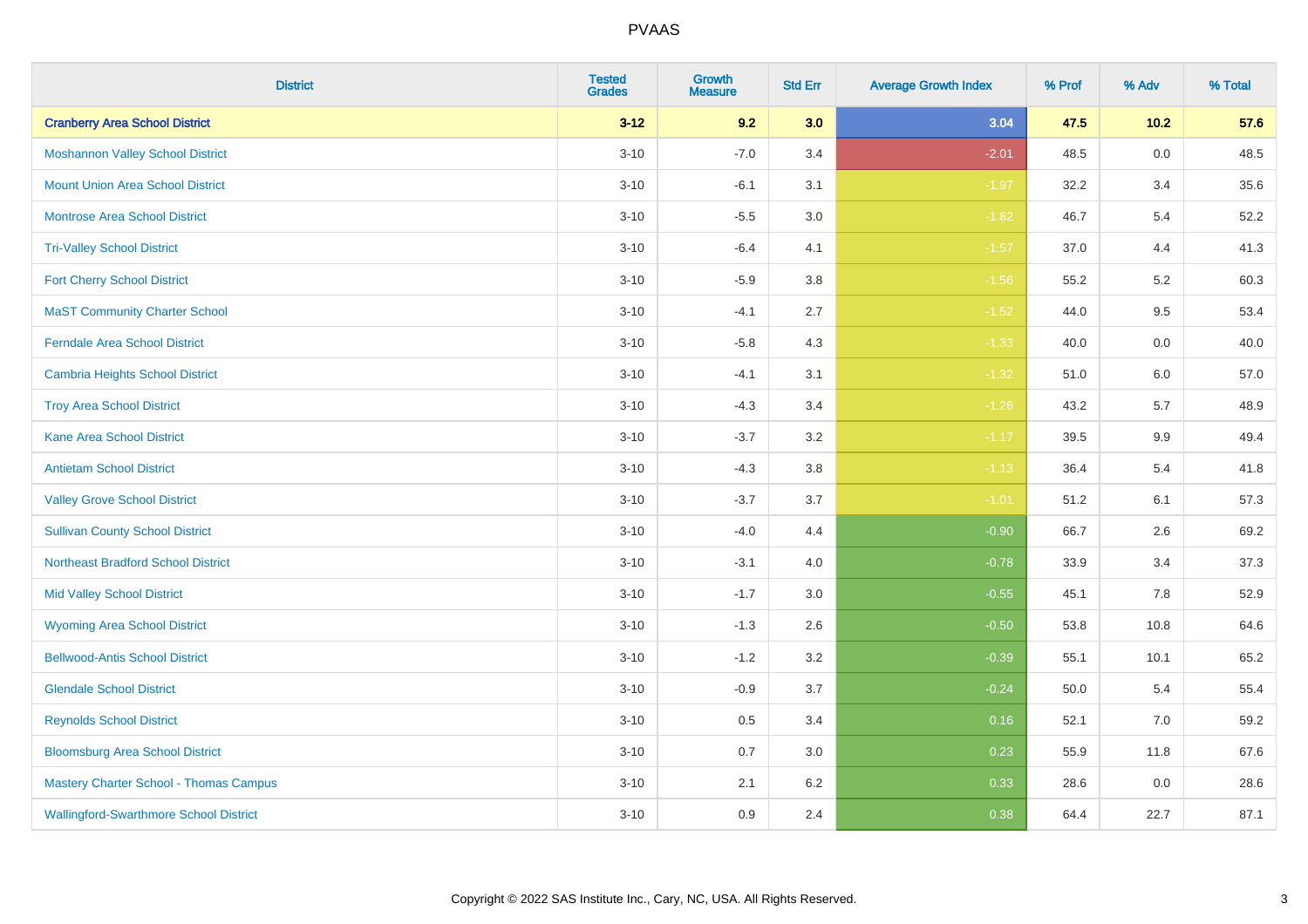| <b>District</b>                                    | <b>Tested</b><br><b>Grades</b> | <b>Growth</b><br><b>Measure</b> | <b>Std Err</b> | <b>Average Growth Index</b> | % Prof | % Adv | % Total |
|----------------------------------------------------|--------------------------------|---------------------------------|----------------|-----------------------------|--------|-------|---------|
| <b>Cranberry Area School District</b>              | $3 - 12$                       | 9.2                             | 3.0            | 3.04                        | 47.5   | 10.2  | 57.6    |
| Harmony Area School District                       | $3 - 10$                       | 4.5                             | 6.3            | 0.72                        | 33.3   | 13.3  | 46.7    |
| <b>Southeastern Greene School District</b>         | $3 - 10$                       | 3.3                             | 4.6            | 0.72                        | 57.6   | 6.1   | 63.6    |
| <b>Shanksville-Stonycreek School District</b>      | $3 - 10$                       | 7.0                             | 5.9            | 1.20                        | 64.7   | 17.6  | 82.4    |
| <b>MaST Community Charter School II</b>            | $3 - 10$                       | 4.4                             | 3.2            | 1.37                        | 28.4   | 3.4   | 31.8    |
| South Butler County School District                | $3 - 10$                       | 3.9                             | 2.5            | 1.54                        | 53.1   | 16.6  | 69.7    |
| Allegheny-Clarion Valley School District           | $3 - 10$                       | 7.8                             | 4.7            | 1.65                        | 53.3   | 3.3   | 56.7    |
| <b>Sto-Rox School District</b>                     | $3 - 10$                       | 6.6                             | 3.7            | 1.80                        | 13.4   | 0.0   | 13.4    |
| <b>Monessen City School District</b>               | $3 - 10$                       | 8.3                             | 4.5            | 1.85                        | 42.9   | 2.9   | 45.7    |
| <b>Beaver Area School District</b>                 | $3 - 10$                       | 4.7                             | 2.4            | 1.94                        | 57.4   | 16.8  | 74.2    |
| <b>Central Valley School District</b>              | $3 - 10$                       | 4.8                             | 2.4            | 1.98                        | 56.9   | 9.0   | 65.9    |
| <b>Muhlenberg School District</b>                  | $3 - 10$                       | 4.0                             | 1.9            | 2.10                        | 34.2   | 2.6   | 36.8    |
| <b>Carbondale Area School District</b>             | $3 - 10$                       | $7.4$                           | 3.3            | 2.25                        | 56.6   | 2.6   | 59.2    |
| <b>Collegium Charter School</b>                    | $3 - 10$                       | 5.9                             | 2.5            | 2.33                        | 38.1   | 7.9   | 46.0    |
| <b>Belmont Charter School</b>                      | $3 - 10$                       | 16.0                            | 6.5            | 2.45                        | 64.3   | 0.0   | 64.3    |
| <b>Bethlehem-Center School District</b>            | $3 - 10$                       | 8.1                             | 3.3            | 2.46                        | 35.1   | 1.4   | 36.5    |
| <b>Mars Area School District</b>                   | $3 - 10$                       | 5.7                             | 2.1            | 2.75                        | 57.9   | 18.2  | 76.1    |
| <b>Freeport Area School District</b>               | $3 - 10$                       | 9.7                             | 2.5            | 3.91                        | 57.5   | 17.8  | 75.3    |
| <b>Centennial School District</b>                  | $3 - 10$                       | 7.1                             | 1.7            | 4.29                        | 50.1   | 8.7   | 58.9    |
| <b>Commonwealth Charter Academy Charter School</b> | $3 - 10$                       | 9.1                             | 1.9            | 4.90                        | 47.2   | 9.1   | 56.3    |
| <b>Fleetwood Area School District</b>              | $3 - 10$                       | 12.2                            | 2.2            | 5.68                        | 53.5   | 11.6  | 65.2    |
| <b>Avon Grove School District</b>                  | $3 - 10$                       | 10.0                            | 1.6            | 6.26                        | 56.3   | 18.6  | 74.9    |
| <b>Derry Township School District</b>              | $3 - 10$                       | 12.8                            | 2.0            | 6.39                        | 54.8   | 25.8  | 80.6    |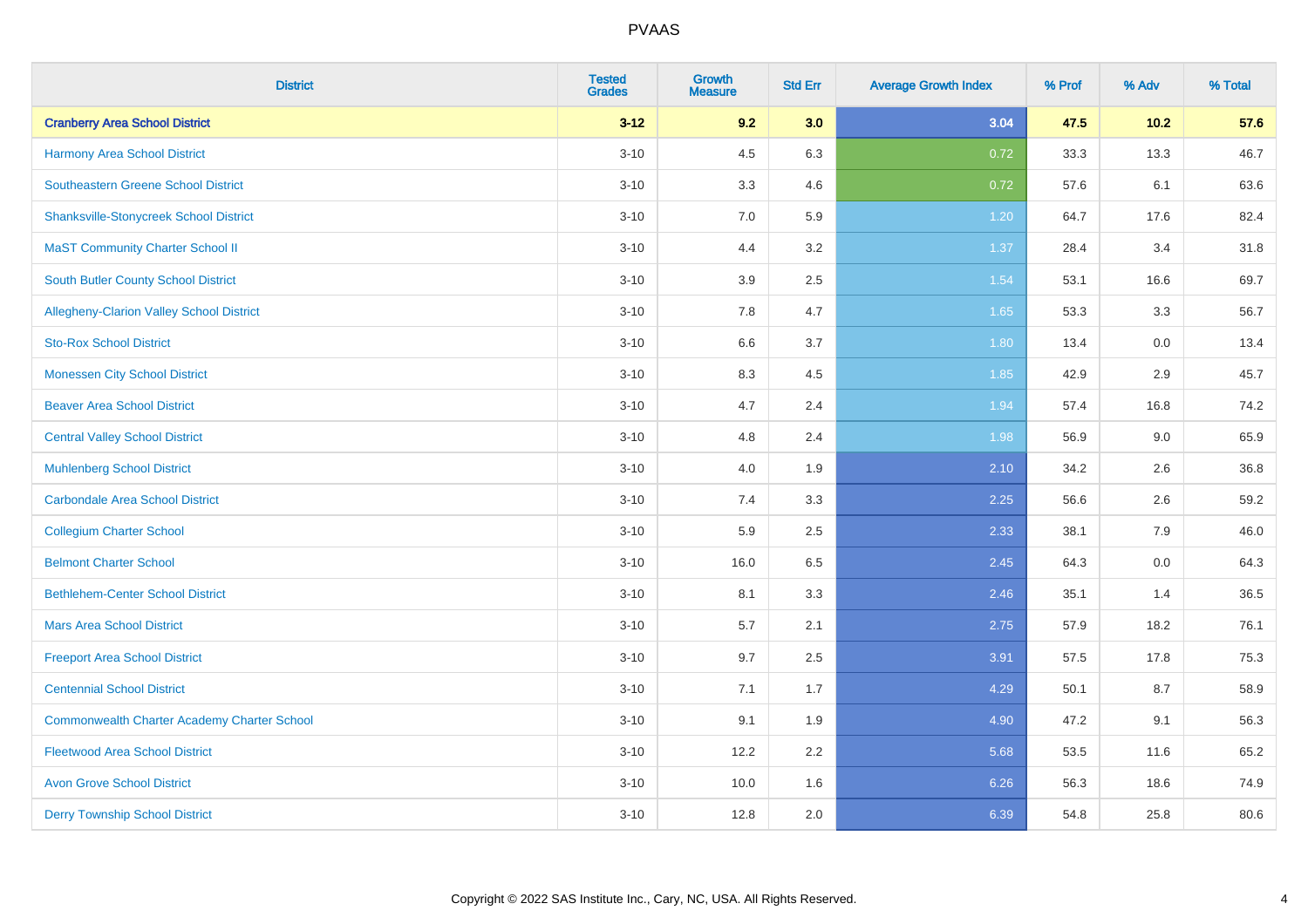| <b>District</b>                                | <b>Tested</b><br><b>Grades</b> | Growth<br><b>Measure</b> | <b>Std Err</b> | <b>Average Growth Index</b> | % Prof | % Adv   | % Total |
|------------------------------------------------|--------------------------------|--------------------------|----------------|-----------------------------|--------|---------|---------|
| <b>Cranberry Area School District</b>          | $3 - 12$                       | 9.2                      | 3.0            | 3.04                        | 47.5   | 10.2    | 57.6    |
| <b>Garnet Valley School District</b>           | $3 - 10$                       | 10.9                     | 1.7            | 6.53                        | 67.1   | 19.0    | 86.1    |
| <b>Wissahickon School District</b>             | $3 - 10$                       | 12.5                     | 1.8            | 6.85                        | 58.3   | 22.4    | 80.7    |
| <b>Owen J Roberts School District</b>          | $3 - 11$                       | $-12.3$                  | 1.6            | $-7.61$                     | 57.0   | 11.9    | 69.0    |
| Hatboro-Horsham School District                | $3 - 11$                       | $-12.8$                  | 1.7            | $-7.47$                     | 45.6   | 7.2     | 52.8    |
| Philipsburg-Osceola Area School District       | $3 - 11$                       | $-24.8$                  | 3.3            | $-7.43$                     | 19.7   | $2.6\,$ | 22.4    |
| <b>Chambersburg Area School District</b>       | $3 - 11$                       | $-9.5$                   | 1.3            | $-7.20$                     | 42.7   | 8.6     | 51.4    |
| <b>Northwestern School District</b>            | $3 - 11$                       | $-24.9$                  | 3.5            | $-7.13$                     | 42.6   | 2.9     | 45.6    |
| <b>Bristol Township School District</b>        | $3 - 11$                       | $-13.9$                  | 2.0            | $-7.05$                     | 31.0   | 3.7     | 34.7    |
| <b>Curwensville Area School District</b>       | $3 - 11$                       | $-27.9$                  | 4.1            | $-6.72$                     | 42.5   | 4.1     | 46.6    |
| Mifflinburg Area School District               | $3 - 11$                       | $-15.8$                  | 2.5            | $-6.30$                     | 42.4   | 4.0     | 46.4    |
| <b>Ringgold School District</b>                | $3 - 11$                       | $-14.7$                  | 2.4            | $-6.04$                     | 41.5   | 7.9     | 49.4    |
| <b>Springfield Township School District</b>    | $3 - 11$                       | $-18.9$                  | 3.2            | $-5.88$                     | 62.6   | 3.6     | 66.3    |
| <b>Solanco School District</b>                 | $3 - 11$                       | $-11.0$                  | 2.0            | $-5.55$                     | 41.6   | 4.5     | 46.1    |
| <b>Exeter Township School District</b>         | $3 - 11$                       | $-10.4$                  | 1.9            | $-5.44$                     | 50.6   | 2.7     | 53.3    |
| <b>Southern Fulton School District</b>         | $3 - 11$                       | $-23.7$                  | 4.4            | $-5.37$                     | 34.2   | 10.5    | 44.7    |
| <b>Plum Borough School District</b>            | $3 - 11$                       | $-11.3$                  | 2.2            | $-5.19$                     | 51.1   | 9.0     | 60.1    |
| <b>Titusville Area School District</b>         | $3 - 11$                       | $-13.2$                  | 2.6            | $-4.99$                     | 43.2   | 4.8     | 48.0    |
| Southern Columbia Area School District         | $3 - 11$                       | $-14.6$                  | 3.0            | $-4.92$                     | 55.0   | 4.0     | 59.0    |
| Schuylkill Haven Area School District          | $3 - 11$                       | $-15.3$                  | 3.1            | $-4.87$                     | 49.7   | 2.4     | 52.1    |
| <b>Tacony Academy Charter School</b>           | $3 - 11$                       | $-14.7$                  | 3.0            | $-4.82$                     | 22.4   | $1.8\,$ | 24.1    |
| <b>Frazier School District</b>                 | $3 - 11$                       | $-17.2$                  | 3.7            | $-4.70$                     | 37.1   | 1.6     | 38.7    |
| <b>Riverside Beaver County School District</b> | $3 - 11$                       | $-14.0$                  | 3.0            | $-4.64$                     | 49.4   | 8.8     | 58.2    |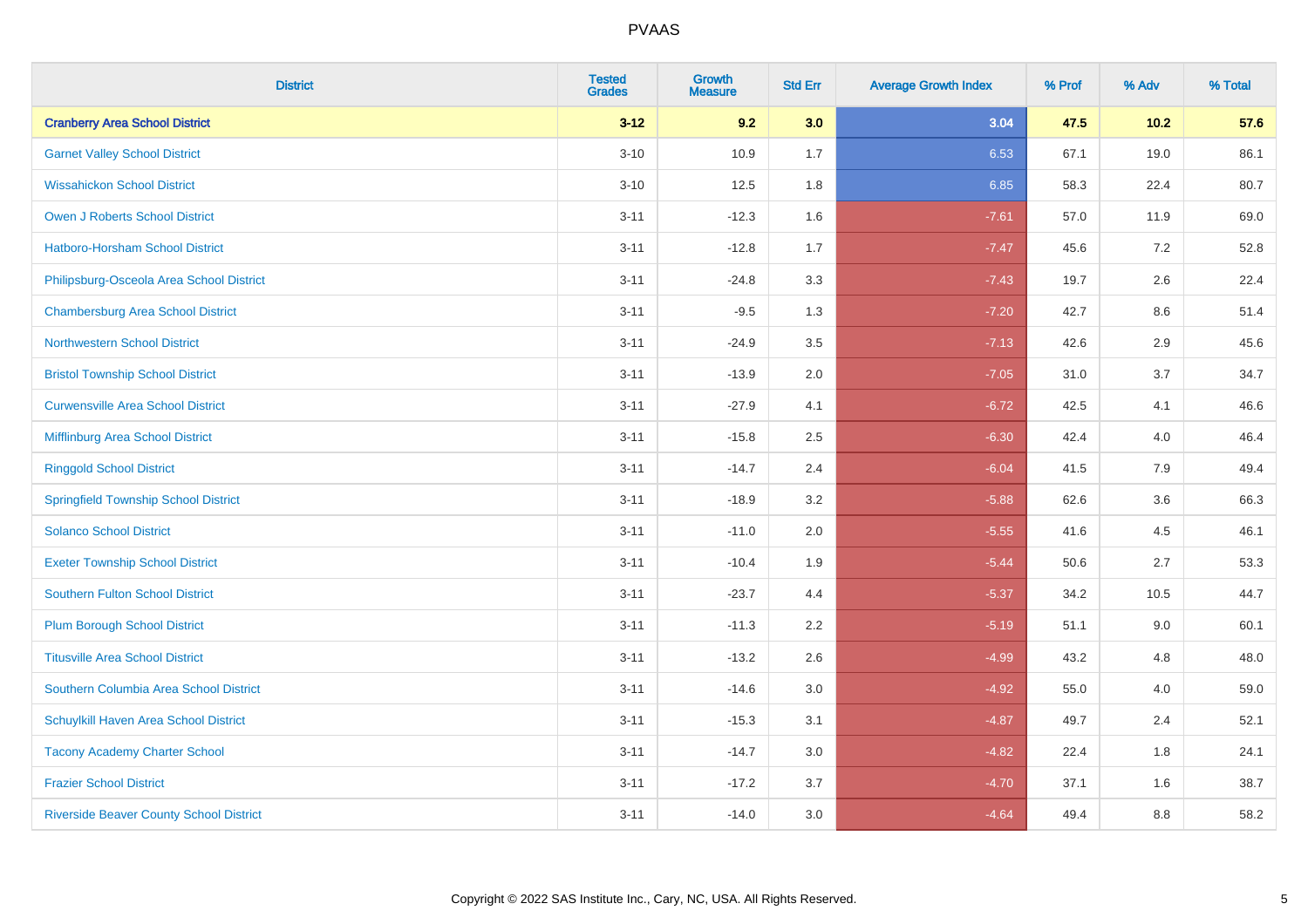| <b>District</b>                               | <b>Tested</b><br><b>Grades</b> | <b>Growth</b><br><b>Measure</b> | <b>Std Err</b> | <b>Average Growth Index</b> | % Prof | % Adv   | % Total |
|-----------------------------------------------|--------------------------------|---------------------------------|----------------|-----------------------------|--------|---------|---------|
| <b>Cranberry Area School District</b>         | $3 - 12$                       | 9.2                             | 3.0            | 3.04                        | 47.5   | $10.2$  | 57.6    |
| <b>Butler Area School District</b>            | $3 - 11$                       | $-6.5$                          | 1.5            | $-4.26$                     | 42.5   | 9.4     | 51.9    |
| Southern Tioga School District                | $3 - 11$                       | $-11.5$                         | 2.7            | $-4.25$                     | 47.8   | 6.4     | 54.3    |
| <b>South Park School District</b>             | $3 - 11$                       | $-11.3$                         | 2.7            | $-4.23$                     | 53.5   | 13.7    | 67.3    |
| <b>Wellsboro Area School District</b>         | $3 - 11$                       | $-12.4$                         | 3.0            | $-4.11$                     | 49.2   | 11.9    | 61.1    |
| <b>Big Spring School District</b>             | $3 - 11$                       | $-9.8$                          | 2.4            | $-4.00$                     | 38.6   | 8.9     | 47.5    |
| Southern Huntingdon County School District    | $3 - 11$                       | $-12.9$                         | 3.2            | $-3.98$                     | 32.5   | 2.5     | 35.0    |
| <b>Minersville Area School District</b>       | $3 - 11$                       | $-14.4$                         | 3.7            | $-3.90$                     | 39.3   | 3.3     | 42.6    |
| Propel Charter School - Braddock Hills        | $3 - 11$                       | $-13.6$                         | 3.6            | $-3.81$                     | 9.7    | 1.6     | 11.3    |
| Johnsonburg Area School District              | $3 - 11$                       | $-14.1$                         | 3.9            | $-3.62$                     | 54.0   | 4.6     | 58.6    |
| <b>Berwick Area School District</b>           | $3 - 11$                       | $-9.3$                          | 2.6            | $-3.59$                     | 42.1   | 5.5     | 47.6    |
| <b>Ridgway Area School District</b>           | $3 - 11$                       | $-14.5$                         | 4.1            | $-3.56$                     | 49.0   | 9.8     | 58.8    |
| <b>Moniteau School District</b>               | $3 - 11$                       | $-11.8$                         | 3.3            | $-3.56$                     | 50.0   | $6.3\,$ | 56.3    |
| <b>Milton Area School District</b>            | $3 - 11$                       | $-8.7$                          | 2.5            | $-3.52$                     | 45.4   | 6.9     | 52.3    |
| <b>Penn-Delco School District</b>             | $3 - 11$                       | $-6.8$                          | 1.9            | $-3.51$                     | 46.6   | 3.2     | 49.8    |
| <b>Williamsburg Community School District</b> | $3 - 11$                       | $-14.3$                         | 4.1            | $-3.48$                     | 28.3   | $0.0\,$ | 28.3    |
| <b>Elizabeth Forward School District</b>      | $3 - 11$                       | $-8.4$                          | 2.4            | $-3.41$                     | 51.7   | 4.0     | 55.7    |
| <b>Steelton-Highspire School District</b>     | $3 - 11$                       | $-11.8$                         | 3.5            | $-3.40$                     | 14.5   | 0.0     | 14.5    |
| <b>Boyertown Area School District</b>         | $3 - 11$                       | $-4.7$                          | 1.5            | $-3.17$                     | 55.2   | 11.3    | 66.5    |
| <b>Wallenpaupack Area School District</b>     | $3 - 11$                       | $-7.1$                          | 2.3            | $-3.09$                     | 40.8   | 2.4     | 43.1    |
| <b>Dubois Area School District</b>            | $3 - 11$                       | $-6.2$                          | 2.0            | $-3.07$                     | 50.9   | 13.4    | 64.3    |
| <b>Palisades School District</b>              | $3 - 11$                       | $-8.7$                          | $2.8\,$        | $-3.06$                     | 53.8   | 6.7     | 60.5    |
| <b>Pittsburgh School District</b>             | $3 - 11$                       | $-3.3$                          | 1.1            | $-3.04$                     | 33.9   | 8.2     | 42.1    |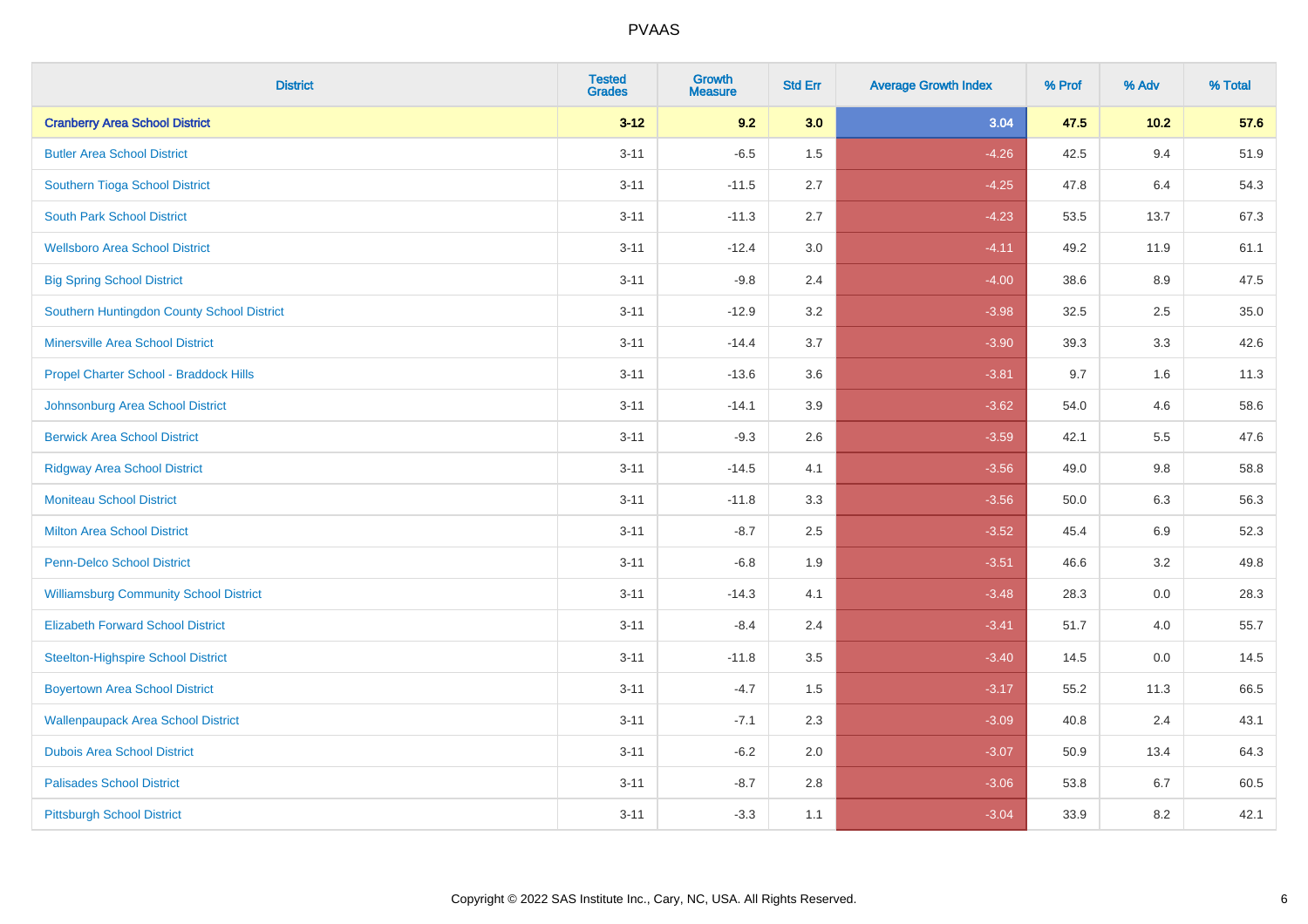| <b>District</b>                              | <b>Tested</b><br><b>Grades</b> | <b>Growth</b><br><b>Measure</b> | <b>Std Err</b> | <b>Average Growth Index</b> | % Prof | % Adv   | % Total |
|----------------------------------------------|--------------------------------|---------------------------------|----------------|-----------------------------|--------|---------|---------|
| <b>Cranberry Area School District</b>        | $3 - 12$                       | 9.2                             | 3.0            | 3.04                        | 47.5   | $10.2$  | 57.6    |
| Philadelphia Academy Charter School          | $3 - 11$                       | $-8.9$                          | 2.9            | $-3.04$                     | 50.5   | 2.9     | 53.4    |
| <b>North East School District</b>            | $3 - 11$                       | $-9.3$                          | 3.1            | $-3.02$                     | 62.6   | 14.4    | 77.0    |
| <b>Penn Hills School District</b>            | $3 - 11$                       | $-7.6$                          | 2.6            | $-2.94$                     | 33.1   | 0.7     | 33.8    |
| <b>Rochester Area School District</b>        | $3 - 11$                       | $-13.2$                         | 4.6            | $-2.89$                     | 19.5   | 1.3     | 20.8    |
| <b>Propel Charter School-Homestead</b>       | $3 - 11$                       | $-11.7$                         | 4.1            | $-2.84$                     | 15.9   | 0.0     | 15.9    |
| <b>Nazareth Area School District</b>         | $3 - 11$                       | $-4.7$                          | 1.7            | $-2.82$                     | 59.2   | 9.9     | 69.0    |
| <b>Carlisle Area School District</b>         | $3 - 11$                       | $-5.3$                          | 1.9            | $-2.81$                     | 54.0   | 6.3     | 60.3    |
| <b>Redbank Valley School District</b>        | $3 - 11$                       | $-9.5$                          | 3.4            | $-2.77$                     | 31.5   | 4.9     | 36.4    |
| <b>Highlands School District</b>             | $3 - 11$                       | $-7.4$                          | 2.7            | $-2.76$                     | 44.4   | 3.7     | 48.2    |
| <b>Forest Hills School District</b>          | $3 - 11$                       | $-7.3$                          | 2.7            | $-2.74$                     | 41.1   | 13.7    | 54.8    |
| <b>Trinity Area School District</b>          | $3 - 11$                       | $-5.4$                          | 2.0            | $-2.71$                     | 48.3   | 11.8    | 60.1    |
| South Allegheny School District              | $3 - 11$                       | $-8.8$                          | 3.2            | $-2.70$                     | 40.5   | $0.0\,$ | 40.5    |
| <b>Blairsville-Saltsburg School District</b> | $3 - 11$                       | $-8.0$                          | 3.0            | $-2.68$                     | 37.3   | 7.0     | 44.3    |
| <b>Harbor Creek School District</b>          | $3 - 11$                       | $-7.1$                          | 2.7            | $-2.67$                     | 48.8   | 15.2    | 64.0    |
| <b>Pine Grove Area School District</b>       | $3 - 11$                       | $-7.7$                          | 2.9            | $-2.66$                     | 42.3   | $7.7$   | 50.0    |
| <b>Dunmore School District</b>               | $3 - 11$                       | $-7.7$                          | 2.9            | $-2.62$                     | 34.0   | $7.2\,$ | 41.2    |
| <b>Coatesville Area School District</b>      | $3 - 11$                       | $-4.4$                          | 1.7            | $-2.62$                     | 36.3   | 4.2     | 40.5    |
| <b>Slippery Rock Area School District</b>    | $3 - 11$                       | $-6.3$                          | 2.5            | $-2.51$                     | 56.2   | 9.5     | 65.7    |
| <b>North Star School District</b>            | $3 - 11$                       | $-8.7$                          | 3.5            | $-2.51$                     | 47.8   | $6.0\,$ | 53.7    |
| <b>Keystone Central School District</b>      | $3 - 11$                       | $-5.1$                          | 2.0            | $-2.46$                     | 44.7   | 4.6     | 49.4    |
| <b>Sugar Valley Rural Charter School</b>     | $3 - 11$                       | $-11.0$                         | 4.5            | $-2.46$                     | 14.9   | 0.0     | 14.9    |
| <b>Mohawk Area School District</b>           | $3 - 11$                       | $-7.5$                          | 3.1            | $-2.45$                     | 49.4   | 11.0    | 60.4    |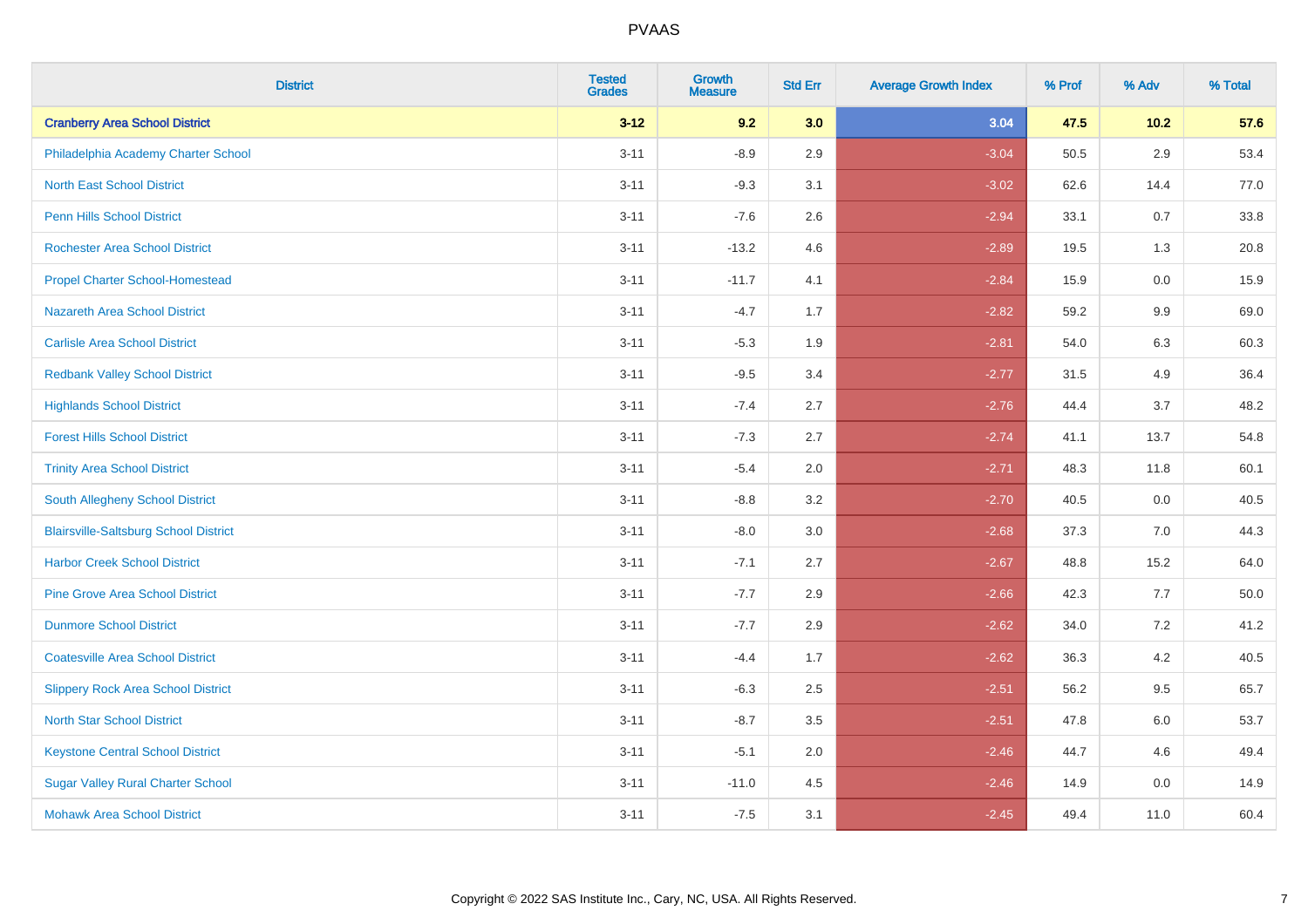| <b>District</b>                                | <b>Tested</b><br><b>Grades</b> | <b>Growth</b><br><b>Measure</b> | <b>Std Err</b> | <b>Average Growth Index</b> | % Prof | % Adv   | % Total |
|------------------------------------------------|--------------------------------|---------------------------------|----------------|-----------------------------|--------|---------|---------|
| <b>Cranberry Area School District</b>          | $3 - 12$                       | 9.2                             | 3.0            | 3.04                        | 47.5   | $10.2$  | 57.6    |
| <b>Farrell Area School District</b>            | $3 - 11$                       | $-10.4$                         | 4.3            | $-2.41$                     | 19.0   | $0.0\,$ | 19.0    |
| <b>Freedom Area School District</b>            | $3 - 11$                       | $-7.1$                          | 3.0            | $-2.37$                     | 43.8   | 4.2     | 47.9    |
| <b>Southmoreland School District</b>           | $3 - 11$                       | $-8.3$                          | 3.6            | $-2.32$                     | 56.8   | 7.2     | 64.0    |
| <b>Upper Moreland Township School District</b> | $3 - 11$                       | $-5.0$                          | 2.2            | $-2.31$                     | 57.9   | 4.0     | 61.9    |
| Salisbury-Elk Lick School District             | $3 - 11$                       | $-13.5$                         | 5.9            | $-2.30$                     | 27.8   | 0.0     | 27.8    |
| <b>Indiana Area School District</b>            | $3 - 11$                       | $-5.3$                          | 2.3            | $-2.28$                     | 47.6   | 18.4    | 66.1    |
| <b>Oxford Area School District</b>             | $3 - 11$                       | $-4.3$                          | 1.9            | $-2.26$                     | 41.3   | 8.0     | 49.3    |
| <b>East Lycoming School District</b>           | $3 - 11$                       | $-6.0$                          | 2.7            | $-2.24$                     | 48.3   | 4.2     | 52.5    |
| <b>Windber Area School District</b>            | $3 - 11$                       | $-7.2$                          | 3.2            | $-2.24$                     | 55.4   | 7.2     | 62.6    |
| <b>Muncy School District</b>                   | $3 - 11$                       | $-8.1$                          | 3.7            | $-2.21$                     | 42.0   | 3.8     | 45.8    |
| Jim Thorpe Area School District                | $3 - 11$                       | $-5.8$                          | 2.7            | $-2.19$                     | 33.3   | 7.4     | 40.7    |
| <b>Perkiomen Valley School District</b>        | $3 - 11$                       | $-3.5$                          | 1.6            | $-2.18$                     | 53.8   | 13.4    | 67.2    |
| <b>Crawford Central School District</b>        | $3 - 11$                       | $-4.7$                          | 2.2            | $-2.15$                     | 40.6   | 10.5    | 51.1    |
| <b>Aliquippa School District</b>               | $3 - 11$                       | $-9.0$                          | 4.2            | $-2.14$                     | 11.0   | 0.0     | 11.0    |
| <b>Williams Valley School District</b>         | $3 - 11$                       | $-7.3$                          | 3.4            | $-2.13$                     | 23.2   | $0.0\,$ | 23.2    |
| <b>Middletown Area School District</b>         | $3 - 11$                       | $-5.3$                          | 2.6            | $-2.05$                     | 46.4   | 5.3     | 51.7    |
| <b>Karns City Area School District</b>         | $3 - 11$                       | $-6.0$                          | 2.9            | $-2.03$                     | 53.1   | 8.3     | 61.5    |
| <b>Corry Area School District</b>              | $3 - 11$                       | $-5.3$                          | 2.6            | $-2.03$                     | 38.5   | 6.0     | 44.5    |
| <b>Upper Dauphin Area School District</b>      | $3 - 11$                       | $-6.3$                          | 3.2            | $-1.98$                     | 37.4   | 4.8     | 42.2    |
| <b>Bermudian Springs School District</b>       | $3 - 11$                       | $-5.5$                          | 2.9            | $-1.94$                     | 56.4   | 6.8     | 63.2    |
| <b>Somerset Area School District</b>           | $3 - 11$                       | $-4.4$                          | 2.3            | $-1.93$                     | 44.4   | 14.9    | 59.3    |
| <b>Mount Pleasant Area School District</b>     | $3 - 11$                       | $-5.0$                          | 2.6            | $-1.93$                     | 52.6   | 0.0     | 52.6    |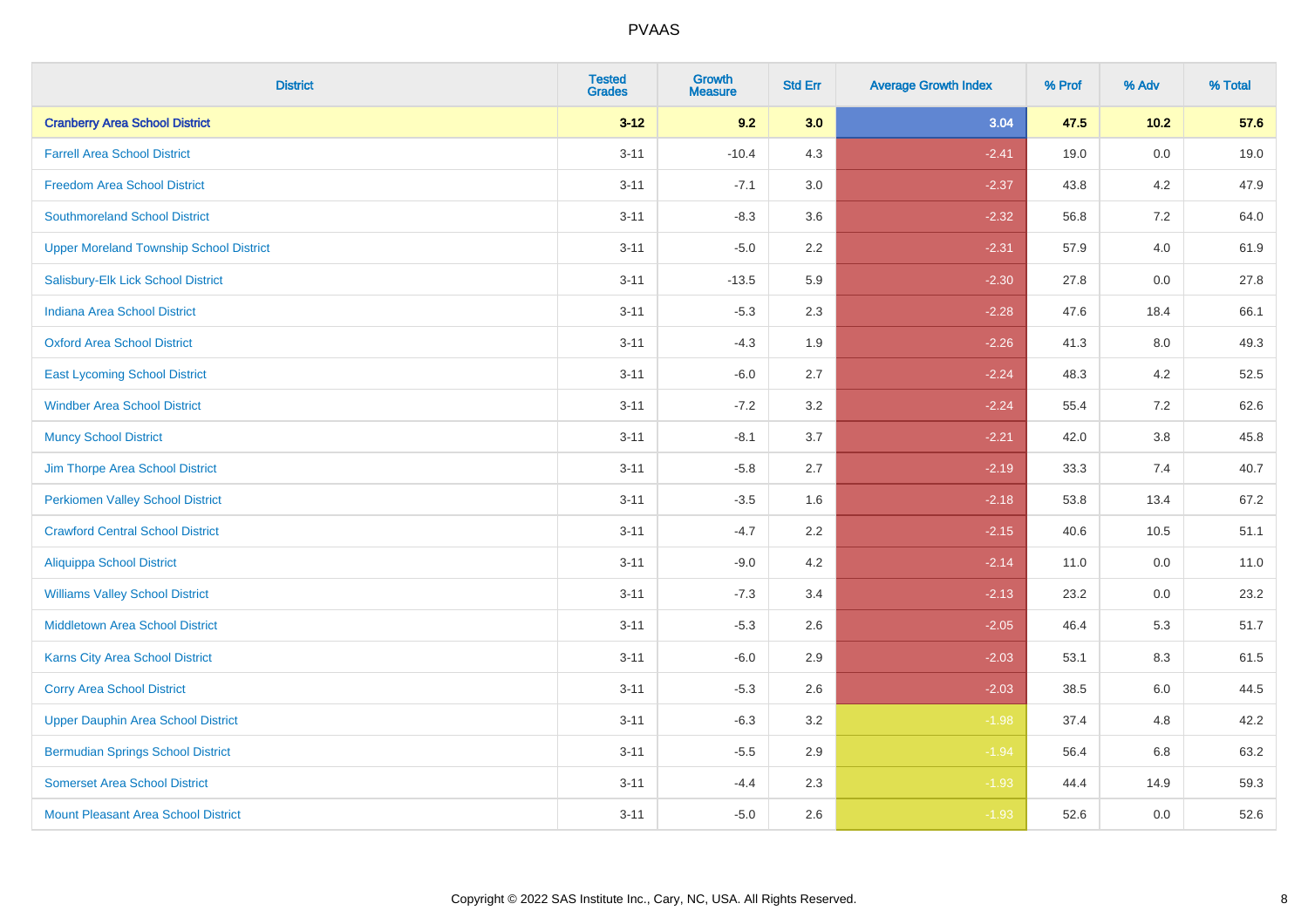| <b>District</b>                                | <b>Tested</b><br><b>Grades</b> | <b>Growth</b><br><b>Measure</b> | <b>Std Err</b> | <b>Average Growth Index</b> | % Prof | % Adv   | % Total |
|------------------------------------------------|--------------------------------|---------------------------------|----------------|-----------------------------|--------|---------|---------|
| <b>Cranberry Area School District</b>          | $3 - 12$                       | 9.2                             | 3.0            | 3.04                        | 47.5   | $10.2$  | 57.6    |
| <b>Gettysburg Area School District</b>         | $3 - 11$                       | $-4.0$                          | 2.1            | $-1.89$                     | 45.3   | 14.0    | 59.3    |
| <b>Greensburg Salem School District</b>        | $3 - 11$                       | $-4.4$                          | 2.4            | $-1.88$                     | 47.6   | 4.9     | 52.4    |
| <b>East Allegheny School District</b>          | $3 - 11$                       | $-6.3$                          | 3.3            | $-1.87$                     | 31.9   | 9.7     | 41.7    |
| <b>Western Beaver County School District</b>   | $3 - 11$                       | $-7.8$                          | 4.2            | $-1.87$                     | 56.5   | 6.5     | 63.0    |
| <b>Kiski Area School District</b>              | $3 - 11$                       | $-3.7$                          | 2.0            | $-1.86$                     | 57.4   | 10.4    | 67.8    |
| <b>Brandywine Heights Area School District</b> | $3 - 11$                       | $-4.9$                          | 2.7            | $-1.81$                     | 49.2   | 8.2     | 57.4    |
| <b>Pequea Valley School District</b>           | $3 - 11$                       | $-5.8$                          | 3.2            | $-1.80$                     | 39.8   | 9.1     | 48.9    |
| <b>Pittston Area School District</b>           | $3 - 11$                       | $-10.1$                         | 5.6            | $-1.80$                     | 38.1   | 9.5     | 47.6    |
| <b>Washington School District</b>              | $3 - 11$                       | $-4.9$                          | 2.8            | $-1.76$                     | 30.1   | 2.4     | 32.5    |
| <b>Canton Area School District</b>             | $3 - 11$                       | $-5.5$                          | 3.2            | $-1.75$                     | 40.7   | 2.3     | 43.0    |
| <b>Brentwood Borough School District</b>       | $3 - 11$                       | $-5.3$                          | 3.0            | $-1.72$                     | 52.0   | 6.1     | 58.2    |
| East Pennsboro Area School District            | $3 - 11$                       | $-4.2$                          | 2.5            | $-1.71$                     | 60.8   | $8.5\,$ | 69.3    |
| <b>Fairfield Area School District</b>          | $3 - 11$                       | $-5.6$                          | 3.4            | $-1.66$                     | 57.9   | 4.0     | 61.8    |
| <b>Shamokin Area School District</b>           | $3 - 11$                       | $-7.7$                          | 4.8            | $-1.60$                     | 38.1   | 3.2     | 41.3    |
| <b>Claysburg-Kimmel School District</b>        | $3 - 11$                       | $-5.7$                          | 4.0            | $-1.42$                     | 42.9   | 8.2     | 51.0    |
| <b>Westmont Hilltop School District</b>        | $3 - 11$                       | $-4.0$                          | 2.8            | $-1.40$                     | 36.3   | 13.3    | 49.6    |
| <b>Greencastle-Antrim School District</b>      | $3 - 11$                       | $-3.0$                          | 2.2            | $-1.36$                     | 62.4   | 9.9     | 72.3    |
| <b>Ellwood City Area School District</b>       | $3 - 11$                       | $-4.2$                          | 3.2            | $-1.29$                     | 54.1   | 14.1    | 68.2    |
| <b>Shade-Central City School District</b>      | $3 - 11$                       | $-5.9$                          | 4.6            | $-1.28$                     | 27.8   | 0.0     | 27.8    |
| <b>Elk Lake School District</b>                | $3 - 11$                       | $-4.0$                          | 3.3            | $-1.23$                     | 46.2   | 3.3     | 49.4    |
| <b>Riverview School District</b>               | $3 - 11$                       | $-4.6$                          | $3.8\,$        | $-1.20$                     | 57.9   | 15.8    | 73.7    |
| <b>Greater Johnstown School District</b>       | $3 - 11$                       | $-3.1$                          | 2.6            | $-1.19$                     | 26.1   | 0.0     | 26.1    |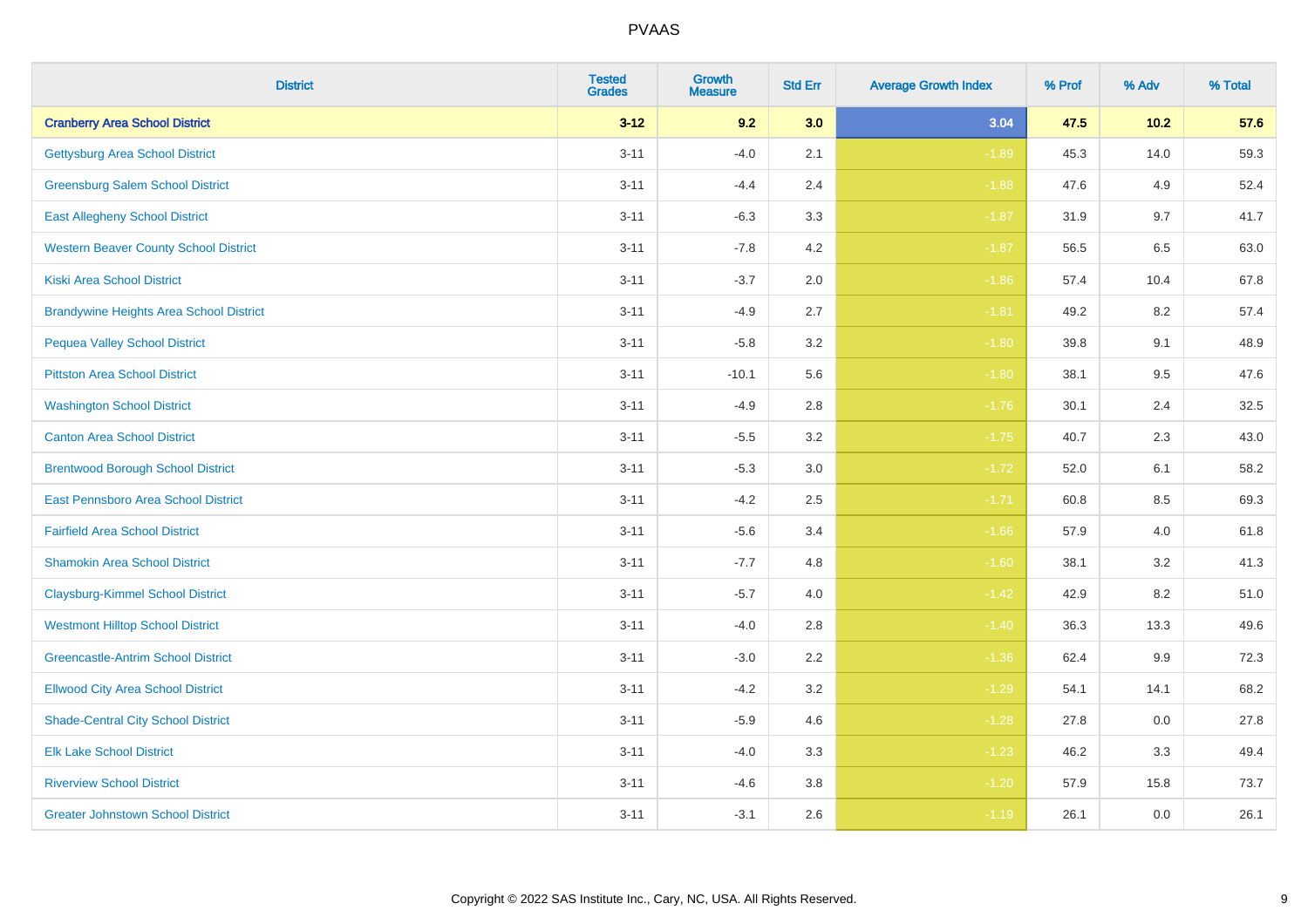| <b>District</b>                              | <b>Tested</b><br><b>Grades</b> | <b>Growth</b><br><b>Measure</b> | <b>Std Err</b> | <b>Average Growth Index</b> | % Prof | % Adv   | % Total  |
|----------------------------------------------|--------------------------------|---------------------------------|----------------|-----------------------------|--------|---------|----------|
| <b>Cranberry Area School District</b>        | $3 - 12$                       | 9.2                             | 3.0            | 3.04                        | 47.5   | $10.2$  | 57.6     |
| <b>Big Beaver Falls Area School District</b> | $3 - 11$                       | $-3.9$                          | 3.3            | $-1.18$                     | 34.1   | 3.5     | 37.6     |
| <b>Chichester School District</b>            | $3 - 11$                       | $-2.7$                          | 2.3            | $-1.17$                     | 44.6   | 6.6     | 51.2     |
| Jeannette City School District               | $3 - 11$                       | $-4.3$                          | $3.8\,$        | $-1.13$                     | 46.7   | $7.5\,$ | 54.2     |
| <b>Dallas School District</b>                | $3 - 11$                       | $-2.5$                          | 2.2            | $-1.12$                     | 54.9   | 7.6     | 62.4     |
| <b>Juniata Valley School District</b>        | $3 - 11$                       | $-3.9$                          | 3.5            | $-1.10$                     | 44.4   | 3.5     | 47.8     |
| <b>Riverside School District</b>             | $3 - 11$                       | $-3.2$                          | $3.0\,$        | $-1.09$                     | 43.0   | $9.0\,$ | 52.0     |
| <b>Quaker Valley School District</b>         | $3 - 11$                       | $-2.8$                          | 2.6            | $-1.08$                     | 55.2   | 13.2    | 68.4     |
| Oil City Area School District                | $3 - 11$                       | $-2.9$                          | 2.6            | $-1.08$                     | 44.4   | 5.8     | $50.2\,$ |
| <b>West Greene School District</b>           | $3 - 11$                       | $-4.5$                          | 4.3            | $-1.04$                     | 36.6   | $7.3$   | 43.9     |
| <b>Lewisburg Area School District</b>        | $3 - 11$                       | $-2.7$                          | 2.6            | $-1.03$                     | 57.0   | 18.5    | 75.6     |
| <b>Seneca Valley School District</b>         | $3 - 11$                       | $-1.4$                          | 1.4            | $-0.99$                     | 57.2   | 11.4    | 68.6     |
| <b>North Hills School District</b>           | $3 - 11$                       | $-1.8$                          | 1.8            | $-0.96$                     | 59.1   | 14.1    | 73.2     |
| <b>Wyoming Valley West School District</b>   | $3 - 11$                       | $-2.2$                          | 2.4            | $-0.91$                     | 49.4   | $3.0\,$ | 52.4     |
| <b>Austin Area School District</b>           | $3 - 11$                       | $-5.7$                          | 6.4            | $-0.90$                     | 33.3   | 5.6     | 38.9     |
| <b>Montour School District</b>               | $3 - 11$                       | $-1.8$                          | 2.1            | $-0.88$                     | 61.4   | 15.1    | 76.5     |
| <b>Charleroi School District</b>             | $3 - 11$                       | $-2.6$                          | 3.0            | $-0.86$                     | 55.7   | 7.4     | 63.1     |
| Phoenixville Area School District            | $3 - 11$                       | $-1.7$                          | 2.1            | $-0.83$                     | 59.9   | 10.6    | 70.5     |
| <b>Chartiers Valley School District</b>      | $3 - 11$                       | $-1.7$                          | 2.0            | $-0.81$                     | 54.7   | 8.4     | 63.1     |
| <b>Forest Area School District</b>           | $3 - 11$                       | $-4.4$                          | 5.4            | $-0.81$                     | 36.2   | 2.1     | 38.3     |
| <b>Lebanon School District</b>               | $3 - 11$                       | $-1.6$                          | 1.9            | $-0.80$                     | 24.4   | 2.6     | 27.0     |
| Shenango Area School District                | $3 - 11$                       | $-2.6$                          | 3.3            | $-0.79$                     | 50.6   | 13.9    | 64.6     |
| <b>Gillingham Charter School</b>             | $3 - 11$                       | $-4.4$                          | 5.6            | $-0.77$                     | 20.8   | 8.3     | 29.2     |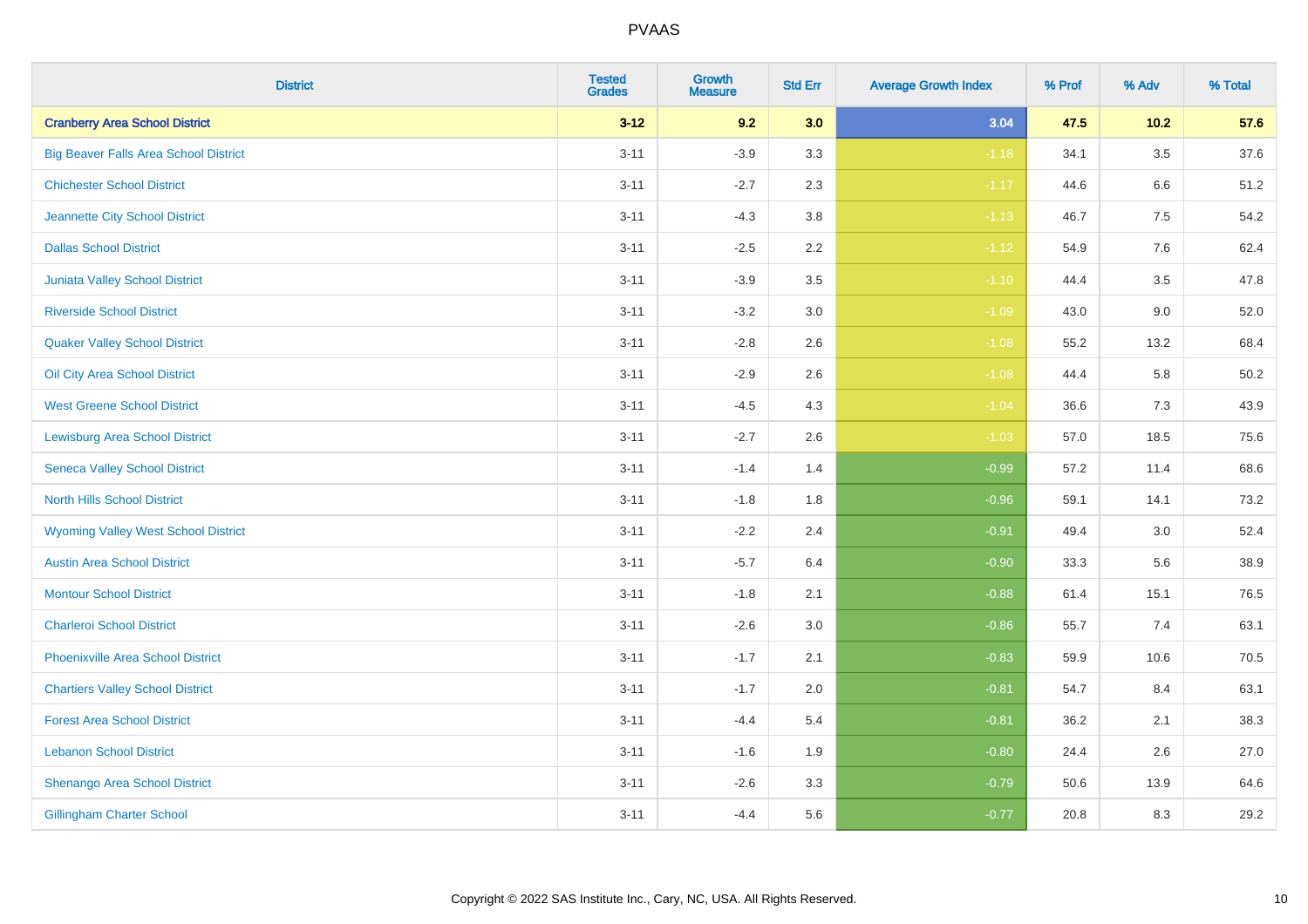| <b>District</b>                              | <b>Tested</b><br><b>Grades</b> | <b>Growth</b><br><b>Measure</b> | <b>Std Err</b> | <b>Average Growth Index</b> | % Prof | % Adv   | % Total |
|----------------------------------------------|--------------------------------|---------------------------------|----------------|-----------------------------|--------|---------|---------|
| <b>Cranberry Area School District</b>        | $3 - 12$                       | 9.2                             | 3.0            | 3.04                        | 47.5   | $10.2$  | 57.6    |
| <b>Bald Eagle Area School District</b>       | $3 - 11$                       | $-2.1$                          | 2.7            | $-0.75$                     | 48.4   | 9.4     | 57.7    |
| Huntingdon Area School District              | $3 - 11$                       | $-2.0$                          | 2.7            | $-0.72$                     | 36.8   | 10.3    | 47.0    |
| Mt Lebanon School District                   | $3 - 11$                       | $-1.0$                          | 1.5            | $-0.70$                     | 61.9   | 24.0    | 85.9    |
| <b>Lehighton Area School District</b>        | $3 - 11$                       | $-1.6$                          | 2.3            | $-0.70$                     | 51.1   | 5.6     | 56.7    |
| <b>North Pocono School District</b>          | $3 - 11$                       | $-2.3$                          | 3.4            | $-0.68$                     | 52.0   | 16.4    | 68.5    |
| <b>Cheltenham School District</b>            | $3 - 11$                       | $-1.4$                          | 2.1            | $-0.67$                     | 46.1   | 10.0    | 56.1    |
| <b>Fannett-Metal School District</b>         | $3 - 11$                       | $-3.4$                          | 5.1            | $-0.67$                     | 38.7   | 8.1     | 46.8    |
| <b>Susquehanna Community School District</b> | $3 - 11$                       | $-2.8$                          | 4.2            | $-0.66$                     | 49.4   | 6.9     | 56.3    |
| <b>Burgettstown Area School District</b>     | $3 - 11$                       | $-2.1$                          | 3.4            | $-0.62$                     | 50.0   | 1.4     | 51.4    |
| <b>Central Greene School District</b>        | $3 - 11$                       | $-1.6$                          | 2.8            | $-0.55$                     | 54.2   | 2.8     | 57.0    |
| <b>Canon-Mcmillan School District</b>        | $3 - 11$                       | $-0.8$                          | 1.6            | $-0.50$                     | 58.7   | 15.9    | 74.6    |
| South Side Area School District              | $3 - 11$                       | $-1.6$                          | 3.3            | $-0.48$                     | 50.0   | $6.8\,$ | 56.8    |
| <b>Shaler Area School District</b>           | $3 - 11$                       | $-0.8$                          | 1.9            | $-0.43$                     | 49.1   | 9.6     | 58.7    |
| North Schuylkill School District             | $3 - 11$                       | $-1.0$                          | 2.4            | $-0.42$                     | 41.8   | 5.1     | 46.8    |
| <b>Sharpsville Area School District</b>      | $3 - 11$                       | $-1.4$                          | 3.5            | $-0.40$                     | 55.2   | 13.4    | 68.7    |
| <b>Palmerton Area School District</b>        | $3 - 11$                       | $-1.2$                          | 3.0            | $-0.39$                     | 57.4   | 5.0     | 62.4    |
| Hope For Hyndman Charter School              | $3 - 11$                       | $-2.0$                          | 6.1            | $-0.32$                     | 33.3   | 0.0     | 33.3    |
| <b>Albert Gallatin Area School District</b>  | $3 - 11$                       | $-0.8$                          | 2.4            | $-0.32$                     | 54.5   | 10.0    | 64.6    |
| <b>Cornell School District</b>               | $3 - 11$                       | $-1.6$                          | 5.0            | $-0.32$                     | 33.8   | 1.5     | 35.4    |
| <b>Tuscarora School District</b>             | $3 - 11$                       | $-0.6$                          | 2.3            | $-0.27$                     | 45.1   | 8.1     | 53.2    |
| <b>Penn Manor School District</b>            | $3 - 11$                       | $-0.4$                          | 1.6            | $-0.25$                     | 51.9   | 12.6    | 64.5    |
| <b>Lakeview School District</b>              | $3 - 11$                       | $-0.9$                          | 3.7            | $-0.24$                     | 60.3   | 3.2     | 63.5    |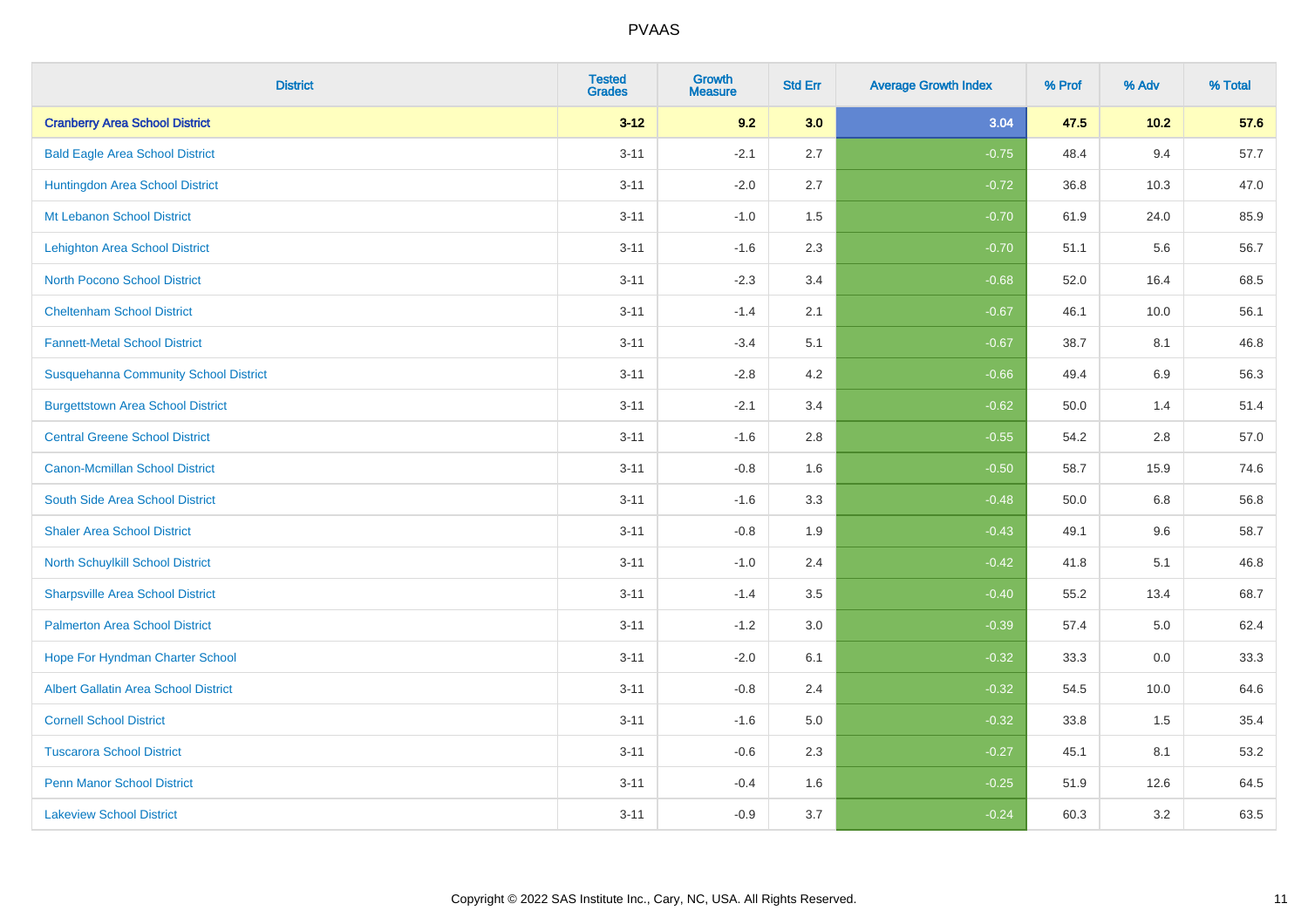| <b>District</b>                          | <b>Tested</b><br><b>Grades</b> | <b>Growth</b><br><b>Measure</b> | <b>Std Err</b> | <b>Average Growth Index</b> | % Prof | % Adv   | % Total |
|------------------------------------------|--------------------------------|---------------------------------|----------------|-----------------------------|--------|---------|---------|
| <b>Cranberry Area School District</b>    | $3 - 12$                       | 9.2                             | 3.0            | 3.04                        | 47.5   | 10.2    | 57.6    |
| <b>Girard School District</b>            | $3 - 11$                       | $-0.6$                          | 2.7            | $-0.22$                     | 53.9   | 15.6    | 69.6    |
| <b>Harrisburg City School District</b>   | $3 - 11$                       | $-0.4$                          | 2.1            | $-0.19$                     | 15.1   | 0.4     | 15.5    |
| <b>Mount Carmel Area School District</b> | $3 - 11$                       | $-0.6$                          | 3.1            | $-0.18$                     | 45.3   | 2.1     | 47.4    |
| <b>Crestwood School District</b>         | $3 - 11$                       | $-0.4$                          | 2.4            | $-0.17$                     | 57.4   | 17.0    | 74.4    |
| <b>Southern Lehigh School District</b>   | $3 - 11$                       | $-0.4$                          | 2.3            | $-0.17$                     | 66.1   | 11.9    | 78.0    |
| <b>Bellefonte Area School District</b>   | $3 - 11$                       | $-0.4$                          | 2.2            | $-0.17$                     | 47.6   | 10.6    | 58.2    |
| <b>Otto-Eldred School District</b>       | $3 - 11$                       | $-0.7$                          | 4.2            | $-0.15$                     | 56.2   | 6.2     | 62.5    |
| <b>Oley Valley School District</b>       | $3 - 11$                       | $-0.4$                          | 2.8            | $-0.15$                     | 43.1   | 12.9    | 56.0    |
| <b>Central Fulton School District</b>    | $3 - 11$                       | $-0.5$                          | 3.5            | $-0.14$                     | 51.4   | 8.6     | 60.0    |
| <b>Blue Ridge School District</b>        | $3 - 11$                       | $-0.5$                          | 3.6            | $-0.12$                     | 44.6   | 3.1     | 47.7    |
| New Kensington-Arnold School District    | $3 - 11$                       | $-0.4$                          | 3.8            | $-0.10$                     | 40.7   | 3.7     | 44.4    |
| <b>Chester-Upland School District</b>    | $3 - 11$                       | $-0.3$                          | 2.7            | $-0.09$                     | 13.8   | $0.8\,$ | 14.6    |
| <b>Warren County School District</b>     | $3 - 11$                       | $-0.1$                          | 1.8            | $-0.06$                     | 37.2   | 5.3     | 42.6    |
| <b>Mercer Area School District</b>       | $3 - 11$                       | $-0.2$                          | 3.3            | $-0.06$                     | 56.0   | $8.0\,$ | 64.0    |
| Penn Cambria School District             | $3 - 11$                       | $-0.0$                          | 2.7            | $-0.01$                     | 61.5   | 7.7     | 69.2    |
| <b>Susquenita School District</b>        | $3 - 11$                       | $-0.1$                          | 2.8            | $-0.01$                     | 47.7   | 10.1    | 57.8    |
| <b>Wilkes-Barre Area School District</b> | $3 - 11$                       | 0.1                             | 3.2            | 0.02                        | 35.5   | 5.4     | 40.9    |
| East Stroudsburg Area School District    | $3 - 11$                       | 0.1                             | 1.6            | 0.05                        | 45.8   | 7.8     | 53.6    |
| <b>West Branch Area School District</b>  | $3 - 11$                       | 0.2                             | 3.8            | 0.05                        | 47.2   | 1.9     | 49.1    |
| <b>Hempfield School District</b>         | $3 - 11$                       | 0.1                             | 1.4            | 0.08                        | 58.2   | 9.9     | 68.2    |
| Insight PA Cyber Charter School          | $3 - 11$                       | 0.7                             | 5.7            | 0.12                        | 50.0   | 4.8     | 54.8    |
| <b>Danville Area School District</b>     | $3 - 11$                       | 0.4                             | 2.6            | 0.15                        | 57.4   | 18.4    | 75.7    |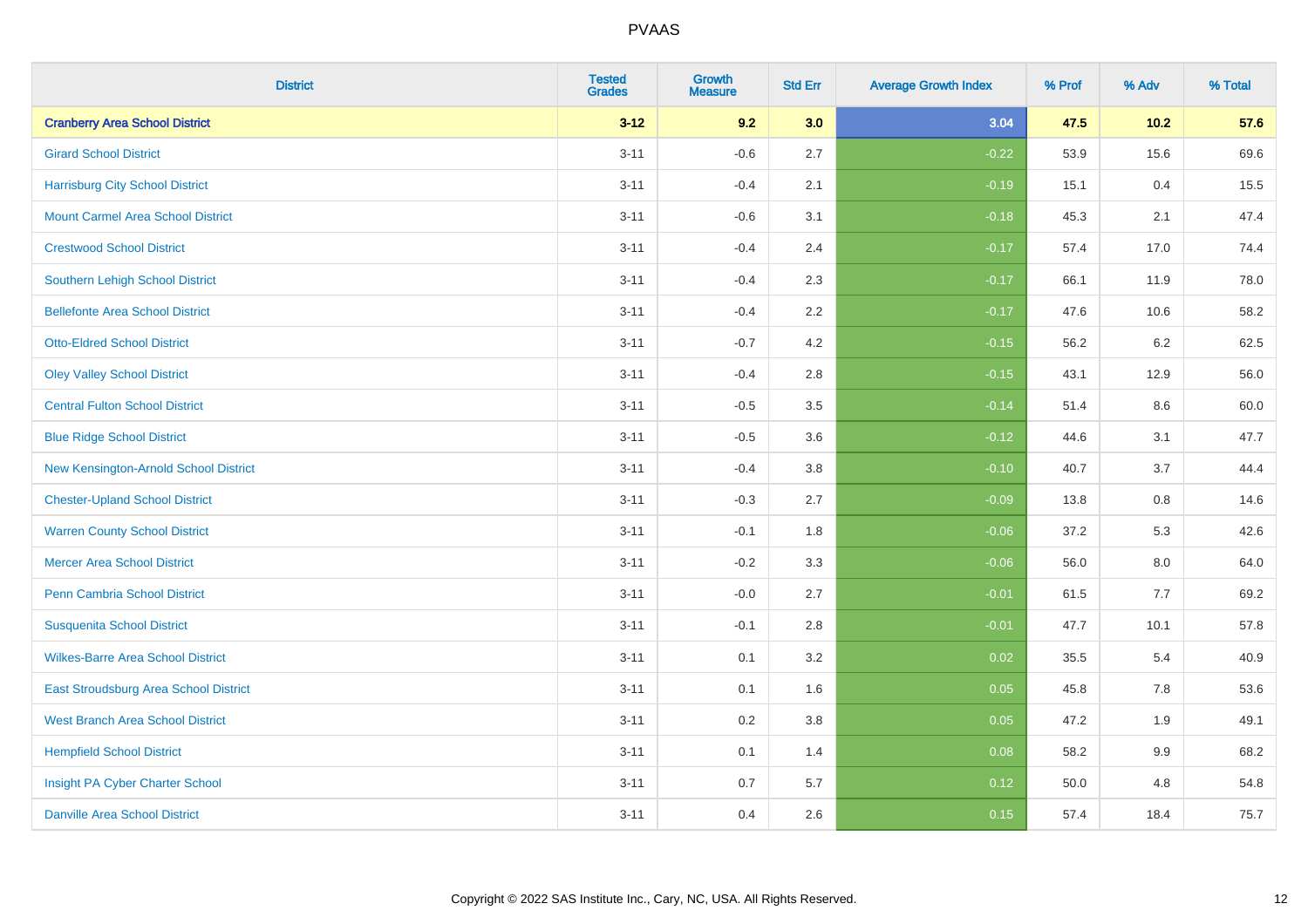| <b>District</b>                               | <b>Tested</b><br><b>Grades</b> | Growth<br>Measure | <b>Std Err</b> | <b>Average Growth Index</b> | % Prof | % Adv | % Total |
|-----------------------------------------------|--------------------------------|-------------------|----------------|-----------------------------|--------|-------|---------|
| <b>Cranberry Area School District</b>         | $3 - 12$                       | 9.2               | 3.0            | 3.04                        | 47.5   | 10.2  | 57.6    |
| Northern Lebanon School District              | $3 - 11$                       | 0.4               | 2.5            | 0.15                        | 28.0   | 3.0   | 31.0    |
| <b>Brockway Area School District</b>          | $3 - 11$                       | 0.6               | 3.6            | 0.16                        | 49.2   | 7.7   | 56.9    |
| Jersey Shore Area School District             | $3 - 11$                       | 0.5               | 2.6            | 0.21                        | 47.1   | 9.2   | 56.2    |
| <b>Greenville Area School District</b>        | $3 - 11$                       | 0.7               | 2.9            | 0.26                        | 53.4   | 6.9   | 60.3    |
| <b>Greater Latrobe School District</b>        | $3 - 11$                       | 0.6               | 1.9            | 0.31                        | 55.5   | 14.1  | 69.5    |
| Lehigh Valley Academy Regional Charter School | $3 - 11$                       | 0.7               | 2.3            | 0.32                        | 46.3   | 5.0   | 51.4    |
| <b>Lower Dauphin School District</b>          | $3 - 11$                       | 0.6               | 1.9            | 0.33                        | 49.2   | 12.6  | 61.8    |
| <b>Lakeland School District</b>               | $3 - 11$                       | 1.1               | 2.8            | 0.38                        | 48.6   | 3.7   | 52.3    |
| <b>Gateway School District</b>                | $3 - 11$                       | 0.8               | 2.2            | 0.38                        | 52.1   | 13.8  | 65.9    |
| <b>South Eastern School District</b>          | $3 - 11$                       | 0.9               | 2.4            | 0.39                        | 54.8   | 6.6   | 61.4    |
| <b>Galeton Area School District</b>           | $3 - 11$                       | 2.2               | 5.3            | 0.42                        | 41.3   | 4.4   | 45.6    |
| <b>Union Area School District</b>             | $3 - 11$                       | 1.9               | 4.3            | 0.44                        | 61.5   | 0.0   | 61.5    |
| <b>Upper Adams School District</b>            | $3 - 11$                       | 1.3               | 2.9            | 0.47                        | 55.2   | 8.6   | 63.8    |
| <b>Hanover Area School District</b>           | $3 - 11$                       | 2.2               | 4.6            | 0.48                        | 42.9   | 5.7   | 48.6    |
| <b>Schuylkill Valley School District</b>      | $3 - 11$                       | 1.4               | 2.5            | 0.56                        | 55.1   | 10.2  | 65.3    |
| <b>Forbes Road School District</b>            | $3 - 11$                       | 2.8               | 5.1            | 0.56                        | 41.4   | 10.3  | 51.7    |
| <b>Commodore Perry School District</b>        | $3 - 11$                       | 3.2               | 5.5            | 0.58                        | 58.3   | 0.0   | 58.3    |
| <b>Laurel School District</b>                 | $3 - 11$                       | 1.8               | 3.1            | 0.59                        | 70.1   | 2.3   | 72.4    |
| <b>United School District</b>                 | $3 - 11$                       | 2.1               | 3.4            | 0.63                        | 60.3   | 6.6   | 66.9    |
| <b>Athens Area School District</b>            | $3 - 11$                       | 1.6               | 2.5            | 0.64                        | 46.9   | 7.6   | 54.5    |
| <b>Marple Newtown School District</b>         | $3 - 11$                       | 2.0               | 2.4            | 0.81                        | 57.6   | 12.8  | 70.4    |
| <b>Mcguffey School District</b>               | $3 - 11$                       | 2.1               | 2.6            | 0.81                        | 57.7   | 3.1   | 60.8    |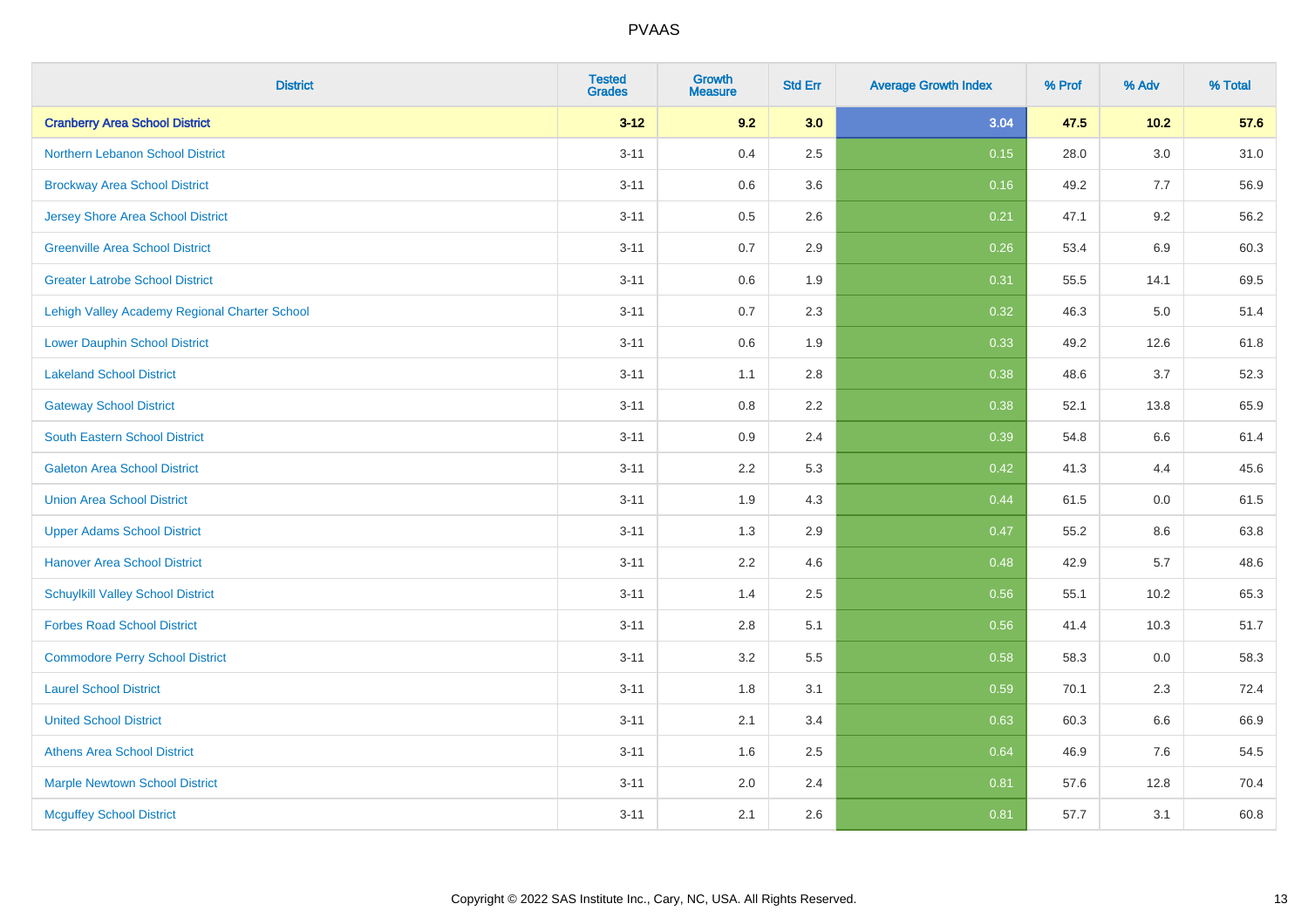| <b>District</b>                                | <b>Tested</b><br><b>Grades</b> | Growth<br><b>Measure</b> | <b>Std Err</b> | <b>Average Growth Index</b> | % Prof | % Adv   | % Total |
|------------------------------------------------|--------------------------------|--------------------------|----------------|-----------------------------|--------|---------|---------|
| <b>Cranberry Area School District</b>          | $3 - 12$                       | 9.2                      | 3.0            | 3.04                        | 47.5   | $10.2$  | 57.6    |
| West Jefferson Hills School District           | $3 - 11$                       | 1.8                      | 2.1            | 0.88                        | 55.7   | 20.8    | 76.4    |
| South Fayette Township School District         | $3 - 11$                       | 1.7                      | 2.0            | 0.88                        | 61.0   | 26.5    | 87.6    |
| <b>Bedford Area School District</b>            | $3 - 11$                       | 2.5                      | 2.6            | 0.93                        | 48.5   | 10.0    | 58.5    |
| Northwestern Lehigh School District            | $3 - 11$                       | 2.2                      | 2.3            | 0.93                        | 53.3   | 9.7     | 63.0    |
| <b>Keystone School District</b>                | $3 - 11$                       | 3.1                      | 3.3            | 0.94                        | 50.6   | 6.5     | 57.1    |
| <b>Baldwin-Whitehall School District</b>       | $3 - 11$                       | 1.8                      | 1.9            | 0.94                        | 58.6   | $8.6\,$ | 67.1    |
| <b>Clairton City School District</b>           | $3 - 11$                       | 3.5                      | 3.7            | 0.95                        | 13.4   | 0.0     | 13.4    |
| <b>Lower Moreland Township School District</b> | $3 - 11$                       | 2.0                      | 2.2            | 0.95                        | 62.8   | 17.0    | 79.8    |
| <b>Berlin Brothersvalley School District</b>   | $3 - 11$                       | 4.0                      | 4.2            | 0.96                        | 48.8   | 14.0    | 62.8    |
| <b>Hopewell Area School District</b>           | $3 - 11$                       | 2.6                      | 2.7            | 0.97                        | 58.4   | 4.0     | 62.4    |
| <b>Bensalem Township School District</b>       | $3 - 11$                       | 1.6                      | 1.6            | 0.98                        | 38.8   | 8.3     | 47.1    |
| <b>Tunkhannock Area School District</b>        | $3 - 11$                       | 2.3                      | 2.2            | 1.01                        | 44.9   | 9.6     | 54.6    |
| <b>Manheim Central School District</b>         | $3 - 11$                       | 2.1                      | 2.1            | 1.01                        | 53.2   | 11.6    | 64.8    |
| <b>Franklin Regional School District</b>       | $3 - 11$                       | 2.0                      | 1.9            | 1.02                        | 66.7   | 15.5    | 82.1    |
| <b>Williamsport Area School District</b>       | $3 - 11$                       | 1.9                      | 1.8            | 1.04                        | 44.1   | 12.8    | 56.9    |
| <b>General Mclane School District</b>          | $3 - 11$                       | 3.1                      | 2.9            | 1.07                        | 62.3   | 4.9     | 67.2    |
| Meyersdale Area School District                | $3 - 11$                       | 4.2                      | 4.0            | 1.07                        | 43.1   | $6.9\,$ | 50.0    |
| <b>Leechburg Area School District</b>          | $3 - 11$                       | 4.4                      | 4.0            | 1.09                        | 47.8   | 19.6    | 67.4    |
| Morrisville Borough School District            | $3 - 11$                       | 4.8                      | 4.3            | 1.10                        | 30.2   | 2.3     | 32.6    |
| <b>Tidioute Community Charter School</b>       | $3 - 11$                       | 5.7                      | 5.1            | 1.11                        | 34.4   | 21.9    | 56.2    |
| Esperanza Cyber Charter School                 | $3 - 11$                       | 7.1                      | 6.1            | 1.16                        | 9.1    | 0.0     | 9.1     |
| <b>Central Cambria School District</b>         | $3 - 11$                       | 3.0                      | 2.5            | 1.17                        | 56.2   | 9.7     | 66.0    |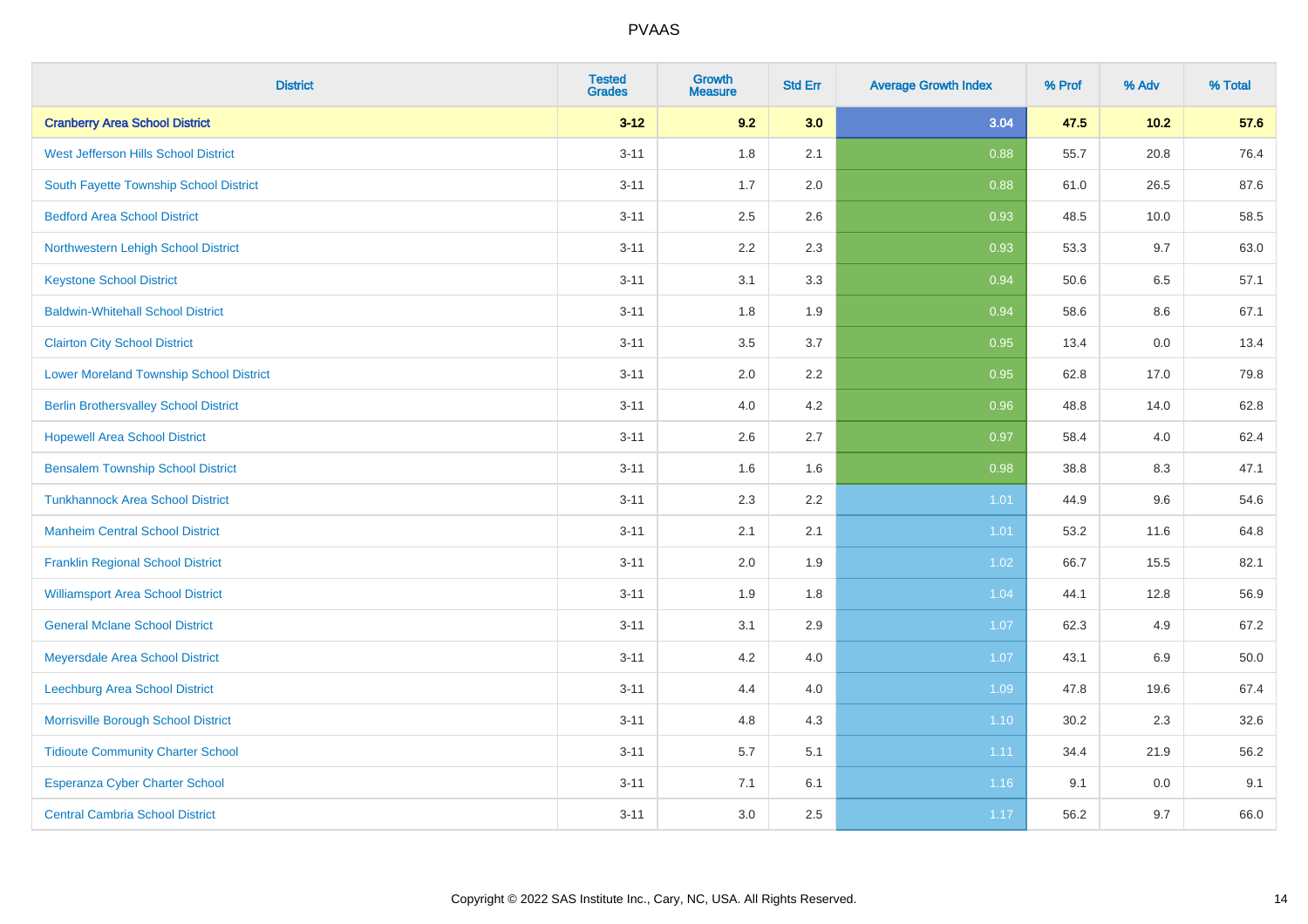| <b>District</b>                           | <b>Tested</b><br><b>Grades</b> | <b>Growth</b><br><b>Measure</b> | <b>Std Err</b> | <b>Average Growth Index</b> | % Prof | % Adv  | % Total |
|-------------------------------------------|--------------------------------|---------------------------------|----------------|-----------------------------|--------|--------|---------|
| <b>Cranberry Area School District</b>     | $3 - 12$                       | 9.2                             | 3.0            | 3.04                        | 47.5   | $10.2$ | 57.6    |
| <b>Port Allegany School District</b>      | $3 - 11$                       | 4.4                             | 3.6            | 1.21                        | 28.1   | 9.4    | 37.5    |
| <b>Halifax Area School District</b>       | $3 - 11$                       | 4.7                             | 3.9            | 1.22                        | 61.5   | 9.6    | 71.2    |
| <b>Line Mountain School District</b>      | $3 - 11$                       | 4.1                             | 3.2            | 1.27                        | 52.9   | 9.2    | 62.1    |
| <b>Fairview School District</b>           | $3 - 11$                       | 3.4                             | 2.6            | $1.32$                      | 57.2   | 17.6   | 74.8    |
| <b>Spring Cove School District</b>        | $3 - 11$                       | 3.4                             | 2.5            | 1.33                        | 47.8   | 12.7   | 60.4    |
| <b>Ligonier Valley School District</b>    | $3 - 11$                       | 4.2                             | 3.1            | 1.34                        | 59.1   | 10.3   | 69.5    |
| <b>Pottsgrove School District</b>         | $3 - 11$                       | 2.8                             | 2.0            | 1.35                        | 44.0   | 10.0   | 53.9    |
| <b>Methacton School District</b>          | $3 - 11$                       | 2.5                             | 1.7            | 1.43                        | 62.5   | 16.4   | 79.0    |
| <b>Towanda Area School District</b>       | $3 - 11$                       | 4.0                             | 2.8            | 1.44                        | 39.4   | 6.6    | 46.0    |
| <b>Punxsutawney Area School District</b>  | $3 - 11$                       | 4.2                             | 2.9            | 1.45                        | 55.0   | 5.5    | 60.6    |
| <b>Everett Area School District</b>       | $3 - 11$                       | 5.0                             | 3.4            | 1.47                        | 60.5   | 1.3    | 61.8    |
| New Brighton Area School District         | $3 - 11$                       | 4.6                             | 3.1            | 1.47                        | 60.9   | 5.8    | 66.7    |
| <b>Burrell School District</b>            | $3 - 11$                       | 4.5                             | 3.1            | 1.48                        | 58.5   | 13.8   | 72.3    |
| <b>Warrior Run School District</b>        | $3 - 11$                       | 4.6                             | 3.0            | 1.51                        | 40.9   | 8.1    | 49.0    |
| <b>Armstrong School District</b>          | $3 - 11$                       | 2.6                             | 1.7            | 1.53                        | 51.5   | 6.1    | 57.6    |
| <b>Pleasant Valley School District</b>    | $3 - 11$                       | 3.1                             | 2.0            | 1.57                        | 57.2   | 5.5    | 62.8    |
| Millersburg Area School District          | $3 - 11$                       | 6.2                             | 3.8            | 1.63                        | 51.8   | 7.4    | 59.3    |
| <b>Conrad Weiser Area School District</b> | $3 - 11$                       | 3.6                             | 2.2            | 1.63                        | 52.1   | 2.1    | 54.2    |
| <b>Central Bucks School District</b>      | $3 - 11$                       | 1.6                             | 0.9            | 1.66                        | 63.0   | 16.8   | 79.8    |
| <b>Reach Cyber Charter School</b>         | $3 - 11$                       | 8.1                             | 4.7            | 1.72                        | 42.4   | 4.6    | 47.0    |
| <b>Northgate School District</b>          | $3 - 11$                       | 6.3                             | 3.6            | 1.73                        | 53.3   | 16.7   | 70.0    |
| <b>Bentworth School District</b>          | $3 - 11$                       | 5.7                             | 3.2            | 1.75                        | 44.2   | 19.5   | 63.6    |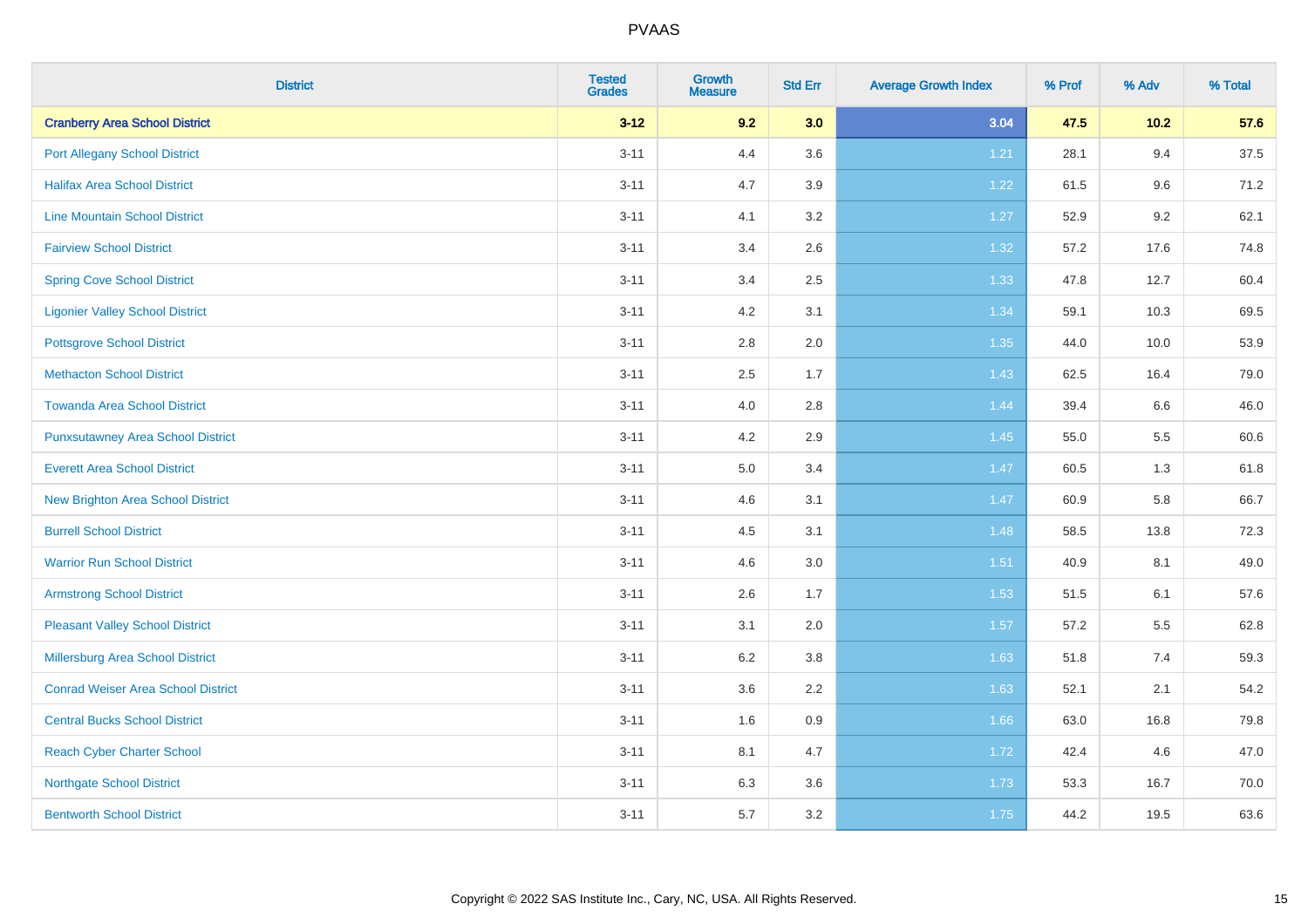| <b>District</b>                                  | <b>Tested</b><br><b>Grades</b> | <b>Growth</b><br><b>Measure</b> | <b>Std Err</b> | <b>Average Growth Index</b> | % Prof | % Adv  | % Total |
|--------------------------------------------------|--------------------------------|---------------------------------|----------------|-----------------------------|--------|--------|---------|
| <b>Cranberry Area School District</b>            | $3 - 12$                       | 9.2                             | 3.0            | 3.04                        | 47.5   | $10.2$ | 57.6    |
| <b>Salisbury Township School District</b>        | $3 - 11$                       | 6.3                             | 3.6            | 1.77                        | 46.2   | 6.6    | 52.8    |
| York Academy Regional Charter School             | $3 - 11$                       | 9.0                             | 5.0            | 1.79                        | 55.2   | 0.0    | 55.2    |
| <b>Laurel Highlands School District</b>          | $3 - 11$                       | 4.3                             | 2.4            | 1.81                        | 44.9   | 9.6    | 54.5    |
| <b>Hanover Public School District</b>            | $3 - 11$                       | 5.2                             | 2.8            | 1.83                        | 52.2   | 14.4   | 66.7    |
| <b>Blacklick Valley School District</b>          | $3 - 11$                       | $8.0\,$                         | 4.3            | 1.85                        | 34.1   | 0.0    | 34.1    |
| <b>Uniontown Area School District</b>            | $3 - 11$                       | $6.0\,$                         | 3.2            | 1.87                        | 62.4   | 5.9    | 68.2    |
| <b>Sharon City School District</b>               | $3 - 11$                       | 4.9                             | 2.6            | 1.87                        | 48.2   | 5.3    | 53.4    |
| <b>Steel Valley School District</b>              | $3 - 11$                       | 6.5                             | 3.4            | 1.89                        | 50.7   | 5.6    | 56.3    |
| <b>Western Wayne School District</b>             | $3 - 11$                       | $5.6\,$                         | 2.9            | 1.93                        | 41.3   | 17.4   | 58.7    |
| <b>Blackhawk School District</b>                 | $3 - 11$                       | 4.7                             | 2.3            | 2.01                        | 55.8   | 8.8    | 64.6    |
| <b>Millcreek Township School District</b>        | $3 - 11$                       | 3.1                             | 1.5            | 2.06                        | 55.6   | 14.2   | 69.7    |
| <b>Coudersport Area School District</b>          | $3 - 11$                       | 7.7                             | 3.7            | 2.06                        | 55.7   | 8.2    | 63.9    |
| <b>Keystone Oaks School District</b>             | $3 - 11$                       | $5.5\,$                         | 2.6            | 2.07                        | 53.2   | 12.1   | 65.4    |
| Community Academy Of Philadelphia Charter School | $3 - 11$                       | 5.8                             | 2.7            | 2.12                        | 26.7   | 0.9    | 27.6    |
| Pennsylvania Leadership Charter School           | $3 - 11$                       | 4.6                             | 2.2            | 2.13                        | 55.4   | 11.2   | 66.7    |
| <b>Allegheny Valley School District</b>          | $3 - 11$                       | 8.5                             | 3.9            | 2.17                        | 53.1   | 12.2   | 65.3    |
| <b>Carlynton School District</b>                 | $3 - 11$                       | 7.3                             | 3.3            | 2.22                        | 41.0   | 10.5   | 51.6    |
| <b>Agora Cyber Charter School</b>                | $3 - 11$                       | 5.8                             | 2.6            | 2.28                        | 42.8   | 6.6    | 49.4    |
| <b>Wilson Area School District</b>               | $3 - 11$                       | 6.0                             | 2.6            | 2.30                        | 48.7   | 8.5    | 57.2    |
| <b>Brookville Area School District</b>           | $3 - 11$                       | 6.9                             | 3.0            | 2.30                        | 55.2   | 15.6   | 70.8    |
| <b>Richland School District</b>                  | $3 - 11$                       | 6.7                             | 2.9            | 2.33                        | 62.2   | 19.2   | 81.4    |
| <b>Governor Mifflin School District</b>          | $3 - 11$                       | 4.1                             | 1.8            | 2.33                        | 42.5   | 7.2    | 49.7    |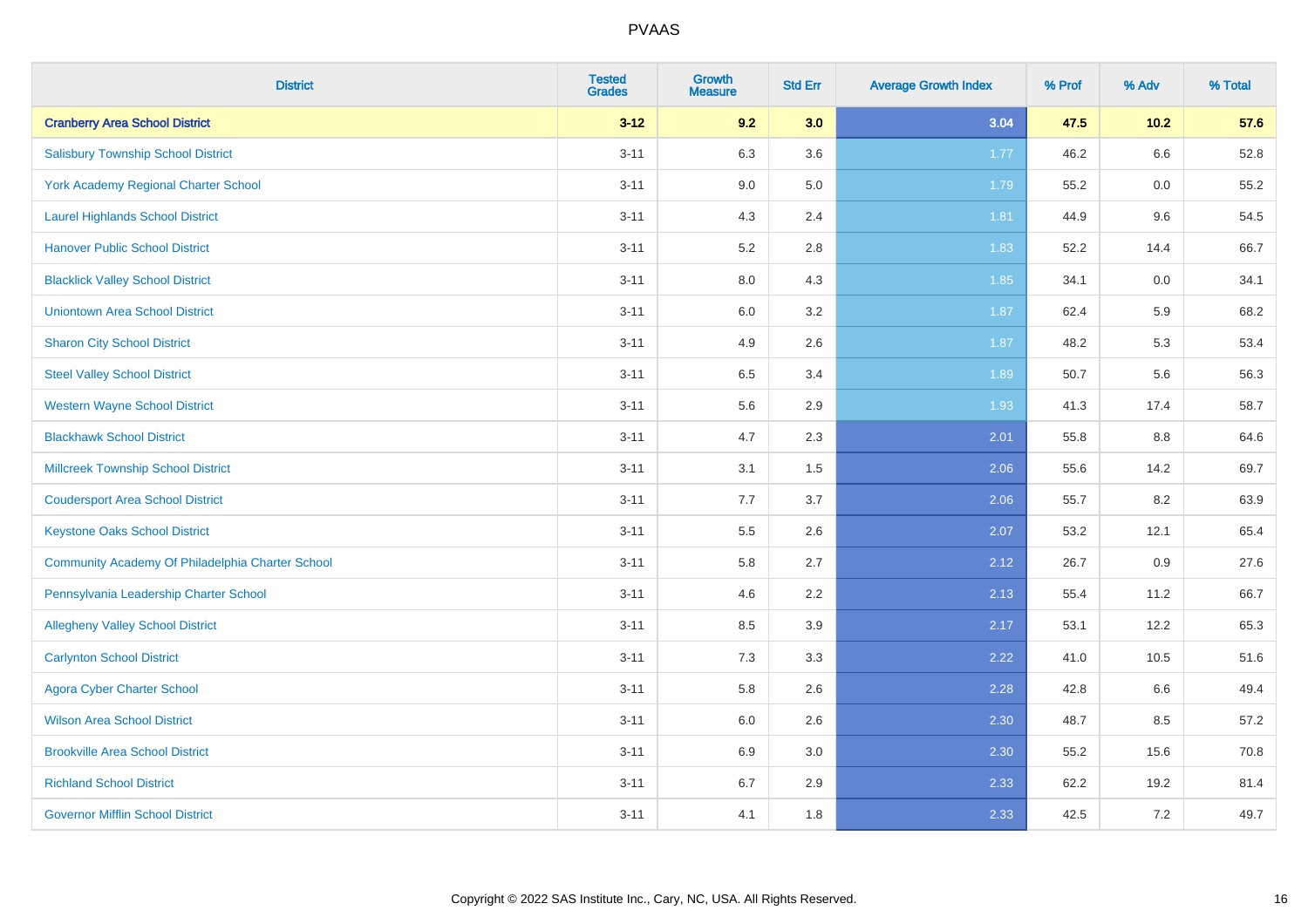| <b>District</b>                             | <b>Tested</b><br><b>Grades</b> | <b>Growth</b><br><b>Measure</b> | <b>Std Err</b> | <b>Average Growth Index</b> | % Prof | % Adv  | % Total |
|---------------------------------------------|--------------------------------|---------------------------------|----------------|-----------------------------|--------|--------|---------|
| <b>Cranberry Area School District</b>       | $3 - 12$                       | 9.2                             | 3.0            | 3.04                        | 47.5   | $10.2$ | 57.6    |
| <b>Franklin Area School District</b>        | $3 - 11$                       | 6.6                             | 2.8            | 2.34                        | 48.2   | 4.5    | 52.7    |
| <b>Hampton Township School District</b>     | $3 - 11$                       | 5.1                             | 2.2            | 2.35                        | 54.0   | 28.2   | 82.2    |
| <b>New Foundations Charter School</b>       | $3 - 11$                       | 5.4                             | 2.2            | 2.41                        | 47.2   | 2.5    | 49.8    |
| <b>Wattsburg Area School District</b>       | $3 - 11$                       | 6.5                             | 2.7            | 2.43                        | 42.7   | 7.6    | 50.3    |
| <b>Belle Vernon Area School District</b>    | $3 - 11$                       | 6.5                             | 2.6            | 2.44                        | 55.6   | 11.1   | 66.7    |
| Wilmington Area School District             | $3 - 11$                       | 7.5                             | 3.0            | 2.48                        | 55.1   | 5.1    | 60.2    |
| <b>Shenandoah Valley School District</b>    | $3 - 11$                       | 9.7                             | 3.9            | 2.49                        | 28.3   | 5.0    | 33.3    |
| Northampton Area School District            | $3 - 11$                       | 4.0                             | 1.6            | 2.51                        | 52.3   | 10.8   | 63.1    |
| <b>Clarion Area School District</b>         | $3 - 11$                       | 10.3                            | 4.1            | 2.51                        | 45.4   | 14.6   | 60.0    |
| Renaissance Academy Charter School          | $3 - 11$                       | 8.3                             | 3.3            | 2.54                        | 45.6   | 22.8   | 68.4    |
| <b>New Hope-Solebury School District</b>    | $3 - 11$                       | 7.5                             | 2.9            | 2.57                        | 68.2   | 22.7   | 90.9    |
| <b>Penncrest School District</b>            | $3 - 11$                       | 5.7                             | 2.2            | 2.57                        | 47.2   | 7.1    | 54.3    |
| <b>Kennett Consolidated School District</b> | $3 - 11$                       | 4.8                             | 1.8            | 2.61                        | 52.5   | 10.7   | 63.2    |
| <b>Spring Grove Area School District</b>    | $3 - 11$                       | 5.6                             | 2.1            | 2.68                        | 55.1   | 15.0   | 70.1    |
| <b>Homer-Center School District</b>         | $3 - 11$                       | 9.7                             | 3.6            | 2.70                        | 45.1   | 17.2   | 62.3    |
| <b>Warwick School District</b>              | $3 - 11$                       | 5.2                             | 1.9            | 2.76                        | 46.4   | 17.0   | 63.3    |
| <b>Peters Township School District</b>      | $3 - 11$                       | 5.0                             | 1.8            | 2.76                        | 59.8   | 26.1   | 85.9    |
| <b>Jenkintown School District</b>           | $3 - 11$                       | 12.5                            | 4.4            | 2.84                        | 54.6   | 29.6   | 84.1    |
| <b>Stroudsburg Area School District</b>     | $3 - 11$                       | 5.5                             | 1.9            | 2.88                        | 48.1   | 4.2    | 52.3    |
| Hollidaysburg Area School District          | $3 - 11$                       | 6.0                             | 2.1            | 2.88                        | 57.1   | 12.3   | 69.4    |
| Palmyra Area School District                | $3 - 11$                       | 5.6                             | 1.9            | 2.96                        | 56.4   | 15.6   | 72.0    |
| Montgomery Area School District             | $3 - 11$                       | 10.7                            | 3.6            | 2.96                        | 48.7   | 12.4   | 61.1    |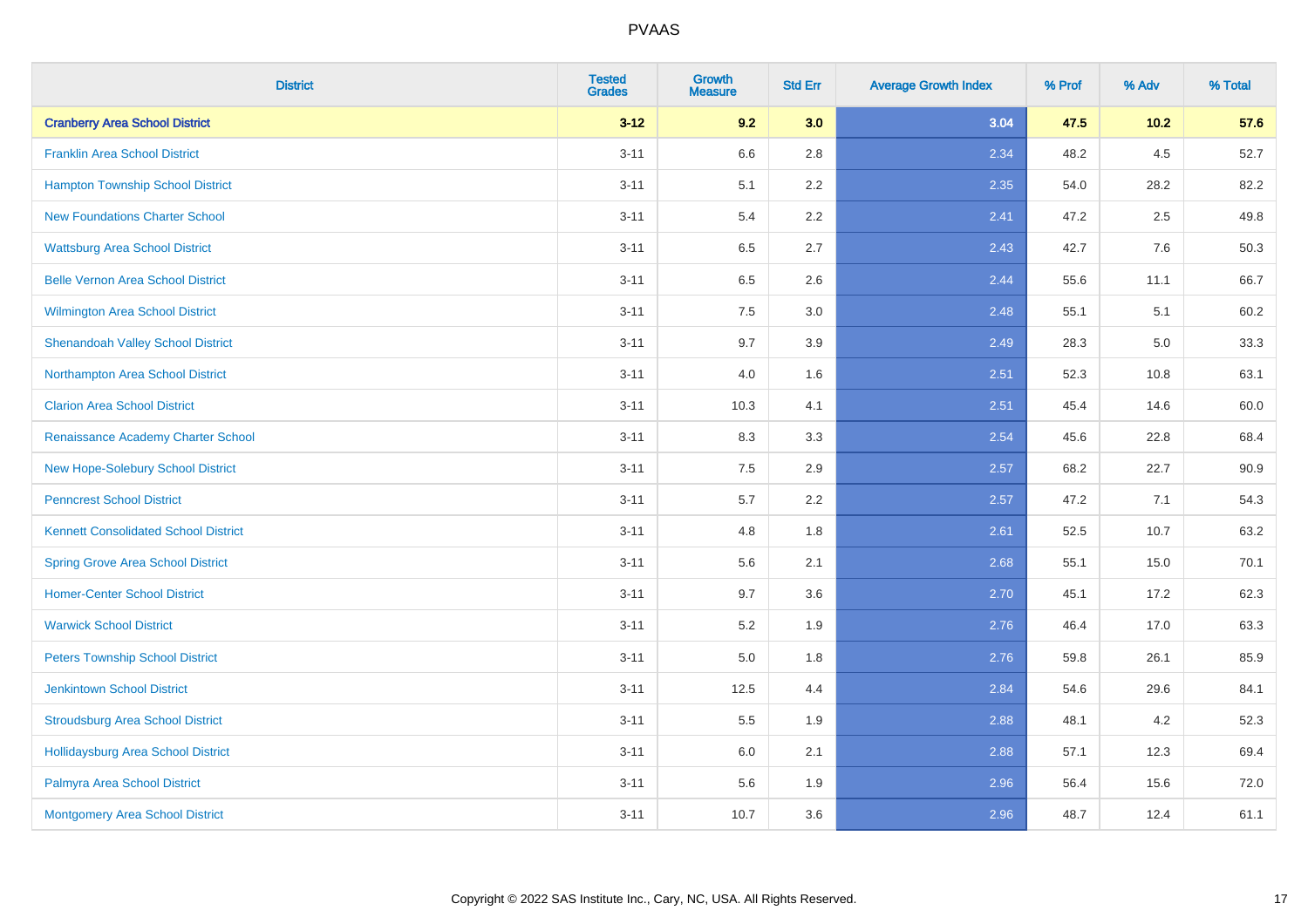| <b>District</b>                                | <b>Tested</b><br><b>Grades</b> | <b>Growth</b><br><b>Measure</b> | <b>Std Err</b> | <b>Average Growth Index</b> | % Prof | % Adv   | % Total |
|------------------------------------------------|--------------------------------|---------------------------------|----------------|-----------------------------|--------|---------|---------|
| <b>Cranberry Area School District</b>          | $3 - 12$                       | 9.2                             | 3.0            | 3.04                        | 47.5   | 10.2    | 57.6    |
| <b>Neshaminy School District</b>               | $3 - 11$                       | 4.0                             | 1.3            | 3.02                        | 58.7   | $9.5\,$ | 68.2    |
| Northeastern York School District              | $3 - 11$                       | 5.9                             | 2.0            | 3.03                        | 51.1   | 16.6    | 67.6    |
| <b>Northern Cambria School District</b>        | $3 - 11$                       | 10.0                            | 3.3            | 3.04                        | 47.4   | 5.1     | 52.6    |
| Saint Marys Area School District               | $3 - 11$                       | 7.8                             | 2.6            | 3.04                        | 57.0   | 8.2     | 65.2    |
| <b>Connellsville Area School District</b>      | $3 - 11$                       | 6.1                             | 2.0            | 3.05                        | 45.4   | 7.8     | 53.2    |
| <b>Ephrata Area School District</b>            | $3 - 11$                       | 5.6                             | 1.8            | 3.12                        | 54.7   | 9.5     | 64.2    |
| <b>Avon Grove Charter School</b>               | $3 - 11$                       | 9.0                             | 2.9            | 3.13                        | 58.8   | 16.7    | 75.5    |
| <b>Bethel Park School District</b>             | $3 - 11$                       | 5.6                             | 1.8            | 3.18                        | 65.3   | 18.6    | 83.9    |
| <b>Jamestown Area School District</b>          | $3 - 11$                       | 13.5                            | 4.2            | 3.19                        | 64.4   | 13.3    | 77.8    |
| <b>Sayre Area School District</b>              | $3 - 11$                       | 11.2                            | 3.5            | 3.20                        | 52.2   | 7.5     | 59.7    |
| <b>Wayne Highlands School District</b>         | $3 - 11$                       | 7.8                             | 2.4            | 3.23                        | 52.3   | 13.1    | 65.4    |
| <b>East Penn School District</b>               | $3 - 11$                       | 4.1                             | 1.3            | 3.27                        | 55.8   | 11.5    | 67.3    |
| <b>Mechanicsburg Area School District</b>      | $3 - 11$                       | 5.9                             | 1.8            | 3.29                        | 57.2   | 13.7    | 70.9    |
| <b>Central Dauphin School District</b>         | $3 - 11$                       | 4.4                             | 1.3            | 3.32                        | 53.3   | 7.4     | 60.7    |
| <b>Mastery Charter School - Hardy Williams</b> | $3 - 11$                       | 11.4                            | 3.4            | 3.33                        | 44.3   | 5.7     | 50.0    |
| Pennsylvania Virtual Charter School            | $3 - 11$                       | 11.8                            | 3.5            | 3.37                        | 56.5   | 11.1    | 67.6    |
| <b>School Lane Charter School</b>              | $3 - 11$                       | 12.4                            | 3.6            | 3.43                        | 59.1   | 9.8     | 68.9    |
| <b>Whitehall-Coplay School District</b>        | $3 - 11$                       | 6.1                             | 1.8            | 3.45                        | 49.3   | 7.4     | 56.6    |
| Hamburg Area School District                   | $3 - 11$                       | 8.9                             | 2.5            | 3.63                        | 43.5   | 8.2     | 51.7    |
| <b>Eastern York School District</b>            | $3 - 11$                       | 9.6                             | 2.6            | 3.71                        | 56.3   | 12.6    | 68.9    |
| <b>Midd-West School District</b>               | $3 - 11$                       | 10.3                            | 2.7            | 3.80                        | 58.0   | 13.4    | 71.4    |
| <b>Octorara Area School District</b>           | $3 - 11$                       | 9.1                             | 2.4            | 3.82                        | 52.1   | 8.5     | 60.6    |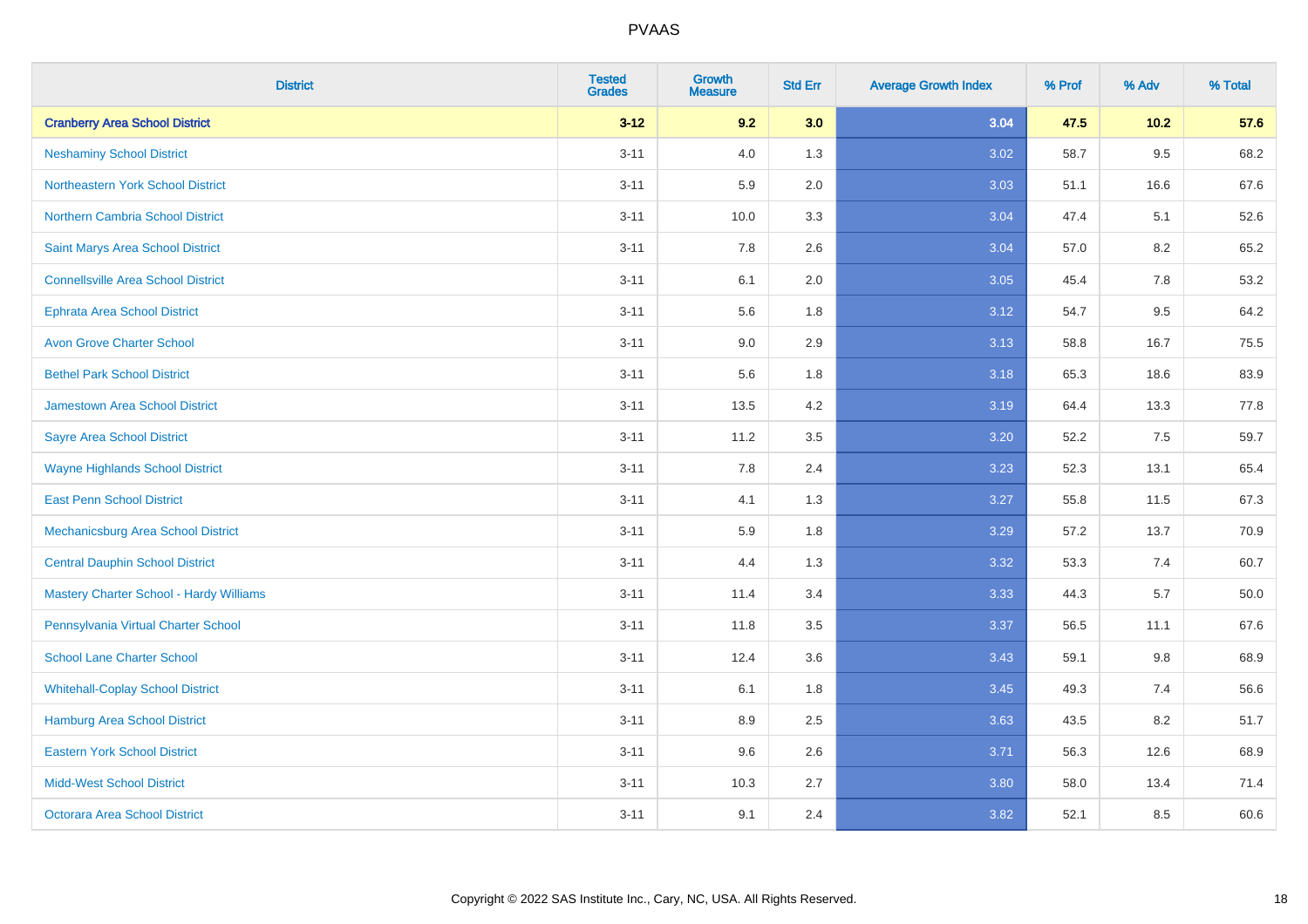| <b>District</b>                               | <b>Tested</b><br><b>Grades</b> | <b>Growth</b><br><b>Measure</b> | <b>Std Err</b> | <b>Average Growth Index</b> | % Prof | % Adv  | % Total |
|-----------------------------------------------|--------------------------------|---------------------------------|----------------|-----------------------------|--------|--------|---------|
| <b>Cranberry Area School District</b>         | $3 - 12$                       | 9.2                             | 3.0            | 3.04                        | 47.5   | $10.2$ | 57.6    |
| <b>Eastern Lebanon County School District</b> | $3 - 11$                       | 8.6                             | 2.2            | 3.84                        | 48.8   | 11.4   | 60.3    |
| <b>Lake-Lehman School District</b>            | $3 - 11$                       | 10.8                            | 2.7            | 3.93                        | 55.3   | 7.9    | 63.2    |
| <b>Greenwood School District</b>              | $3 - 11$                       | 15.9                            | 3.9            | 4.11                        | 50.0   | 25.0   | 75.0    |
| <b>Moon Area School District</b>              | $3 - 11$                       | 8.2                             | 1.9            | 4.25                        | 58.7   | 18.5   | 77.2    |
| <b>Parkland School District</b>               | $3 - 11$                       | 5.3                             | 1.2            | 4.30                        | 58.0   | 22.3   | 80.4    |
| <b>Iroquois School District</b>               | $3 - 11$                       | 13.1                            | 3.0            | 4.35                        | 48.2   | 7.8    | 56.0    |
| <b>Spring-Ford Area School District</b>       | $3 - 11$                       | 6.0                             | 1.3            | 4.46                        | 60.8   | 16.5   | 77.4    |
| Northern Bedford County School District       | $3 - 11$                       | 16.5                            | 3.6            | 4.58                        | 51.7   | 20.0   | 71.7    |
| <b>Littlestown Area School District</b>       | $3 - 11$                       | 11.4                            | 2.5            | 4.62                        | 55.2   | 10.4   | 65.6    |
| <b>Conestoga Valley School District</b>       | $3 - 11$                       | 8.7                             | 1.8            | 4.69                        | 60.3   | 13.5   | 73.8    |
| <b>Derry Area School District</b>             | $3 - 11$                       | 13.2                            | 2.8            | 4.69                        | 60.0   | 12.5   | 72.5    |
| <b>Fort Leboeuf School District</b>           | $3 - 11$                       | 11.7                            | 2.5            | 4.73                        | 48.5   | 21.1   | 69.6    |
| <b>Shippensburg Area School District</b>      | $3 - 11$                       | 9.3                             | 1.9            | 4.84                        | 53.1   | 10.2   | 63.3    |
| <b>York Suburban School District</b>          | $3 - 11$                       | 10.1                            | 2.1            | 4.91                        | 53.5   | 27.8   | 81.3    |
| <b>West Perry School District</b>             | $3 - 11$                       | 12.5                            | 2.5            | 4.99                        | 56.6   | 8.4    | 65.0    |
| <b>Cornwall-Lebanon School District</b>       | $3 - 11$                       | 8.3                             | 1.6            | 5.08                        | 47.2   | 8.4    | 55.6    |
| <b>Cocalico School District</b>               | $3 - 11$                       | 10.6                            | 2.0            | 5.18                        | 50.8   | 14.1   | 64.8    |
| <b>Haverford Township School District</b>     | $3 - 11$                       | 8.0                             | 1.5            | 5.27                        | 53.0   | 25.5   | 78.6    |
| Fox Chapel Area School District               | $3 - 11$                       | 9.8                             | 1.8            | 5.36                        | 56.6   | 28.6   | 85.2    |
| <b>Mifflin County School District</b>         | $3 - 11$                       | 9.1                             | 1.7            | 5.49                        | 47.1   | 6.7    | 53.8    |
| <b>Unionville-Chadds Ford School District</b> | $3 - 11$                       | 17.1                            | 3.1            | 5.51                        | 68.1   | 13.2   | 81.3    |
| <b>Mountain View School District</b>          | $3 - 11$                       | 20.9                            | 3.5            | 5.91                        | 57.8   | 20.3   | 78.1    |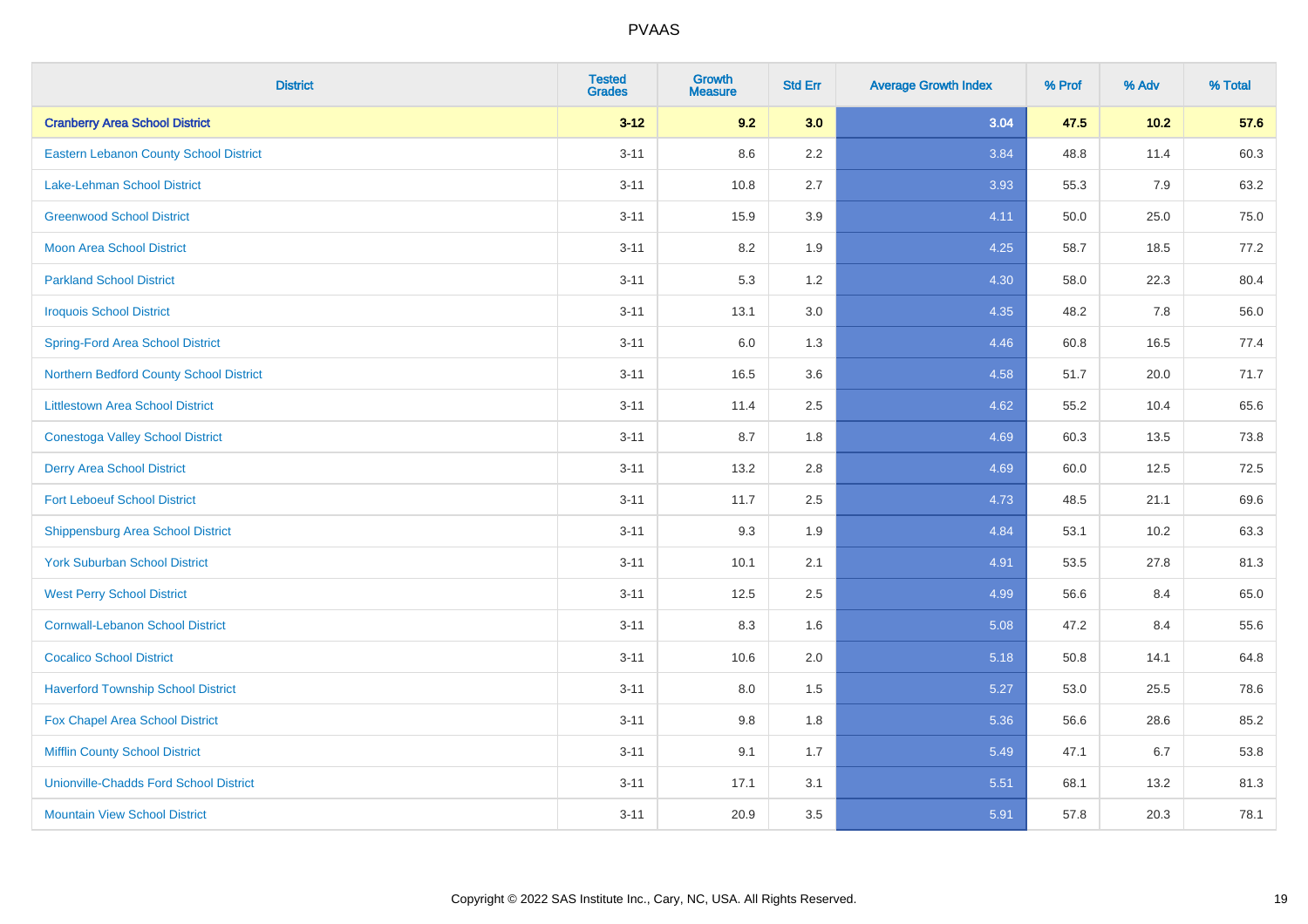| <b>District</b>                          | <b>Tested</b><br><b>Grades</b> | <b>Growth</b><br><b>Measure</b> | <b>Std Err</b> | <b>Average Growth Index</b> | % Prof | % Adv | % Total |
|------------------------------------------|--------------------------------|---------------------------------|----------------|-----------------------------|--------|-------|---------|
| <b>Cranberry Area School District</b>    | $3 - 12$                       | 9.2                             | 3.0            | 3.04                        | 47.5   | 10.2  | 57.6    |
| <b>Saucon Valley School District</b>     | $3 - 11$                       | 14.7                            | 2.5            | 5.98                        | 48.7   | 20.2  | 69.0    |
| <b>Abington Heights School District</b>  | $3 - 11$                       | 13.5                            | 2.2            | 6.27                        | 58.3   | 16.2  | 74.5    |
| <b>Pine-Richland School District</b>     | $3 - 11$                       | 11.5                            | 1.8            | 6.31                        | 60.6   | 24.4  | 85.0    |
| <b>Deer Lakes School District</b>        | $3 - 11$                       | 17.0                            | 2.7            | 6.32                        | 61.5   | 16.4  | 77.9    |
| <b>Hazleton Area School District</b>     | $3 - 11$                       | 9.6                             | 1.4            | 6.77                        | 45.0   | 7.8   | 52.9    |
| Southern York County School District     | $3 - 11$                       | 14.2                            | 2.1            | 6.91                        | 55.1   | 18.1  | 73.1    |
| <b>Delaware Valley School District</b>   | $3 - 11$                       | 12.6                            | 1.8            | 6.93                        | 55.2   | 16.2  | 71.4    |
| <b>Reading School District</b>           | $3 - 11$                       | 10.1                            | 1.4            | 7.25                        | 24.7   | 2.4   | 27.2    |
| <b>Valley View School District</b>       | $3 - 11$                       | 18.1                            | 2.4            | 7.42                        | 53.7   | 14.7  | 68.4    |
| Pennsylvania Cyber Charter School        | $3 - 11$                       | 11.6                            | 1.5            | 7.54                        | 46.3   | 5.0   | 51.3    |
| <b>Upper Merion Area School District</b> | $3 - 11$                       | 15.3                            | 2.0            | 7.62                        | 59.3   | 19.3  | 78.6    |
| <b>Council Rock School District</b>      | $3 - 11$                       | 8.9                             | 1.2            | 7.65                        | 62.8   | 16.6  | 79.4    |
| <b>Penn-Trafford School District</b>     | $3 - 11$                       | 13.4                            | 1.7            | 7.87                        | 62.3   | 21.9  | 84.2    |
| <b>Pennsbury School District</b>         | $3 - 11$                       | 11.7                            | 1.5            | 7.90                        | 60.1   | 21.3  | 81.3    |
| <b>Great Valley School District</b>      | $3 - 11$                       | 15.0                            | 1.9            | 7.98                        | 50.0   | 35.0  | 85.0    |
| Northern York County School District     | $3 - 11$                       | 15.6                            | 2.0            | 7.98                        | 57.4   | 11.5  | 68.8    |
| <b>Springfield School District</b>       | $3 - 11$                       | 13.8                            | 1.7            | 7.99                        | 60.9   | 21.5  | 82.4    |
| <b>Bethlehem Area School District</b>    | $3 - 11$                       | 9.3                             | 1.1            | 8.15                        | 44.7   | 12.0  | 56.7    |
| <b>Colonial School District</b>          | $3 - 11$                       | 14.0                            | 1.7            | 8.21                        | 60.2   | 19.6  | 79.8    |
| <b>Souderton Area School District</b>    | $3 - 11$                       | 12.4                            | 1.5            | 8.28                        | 61.7   | 15.2  | 76.9    |
| <b>North Penn School District</b>        | $3 - 11$                       | 9.1                             | 1.1            | 8.36                        | 55.8   | 17.0  | 72.8    |
| <b>Dallastown Area School District</b>   | $3 - 11$                       | 13.5                            | 1.5            | 8.84                        | 56.0   | 17.9  | 73.8    |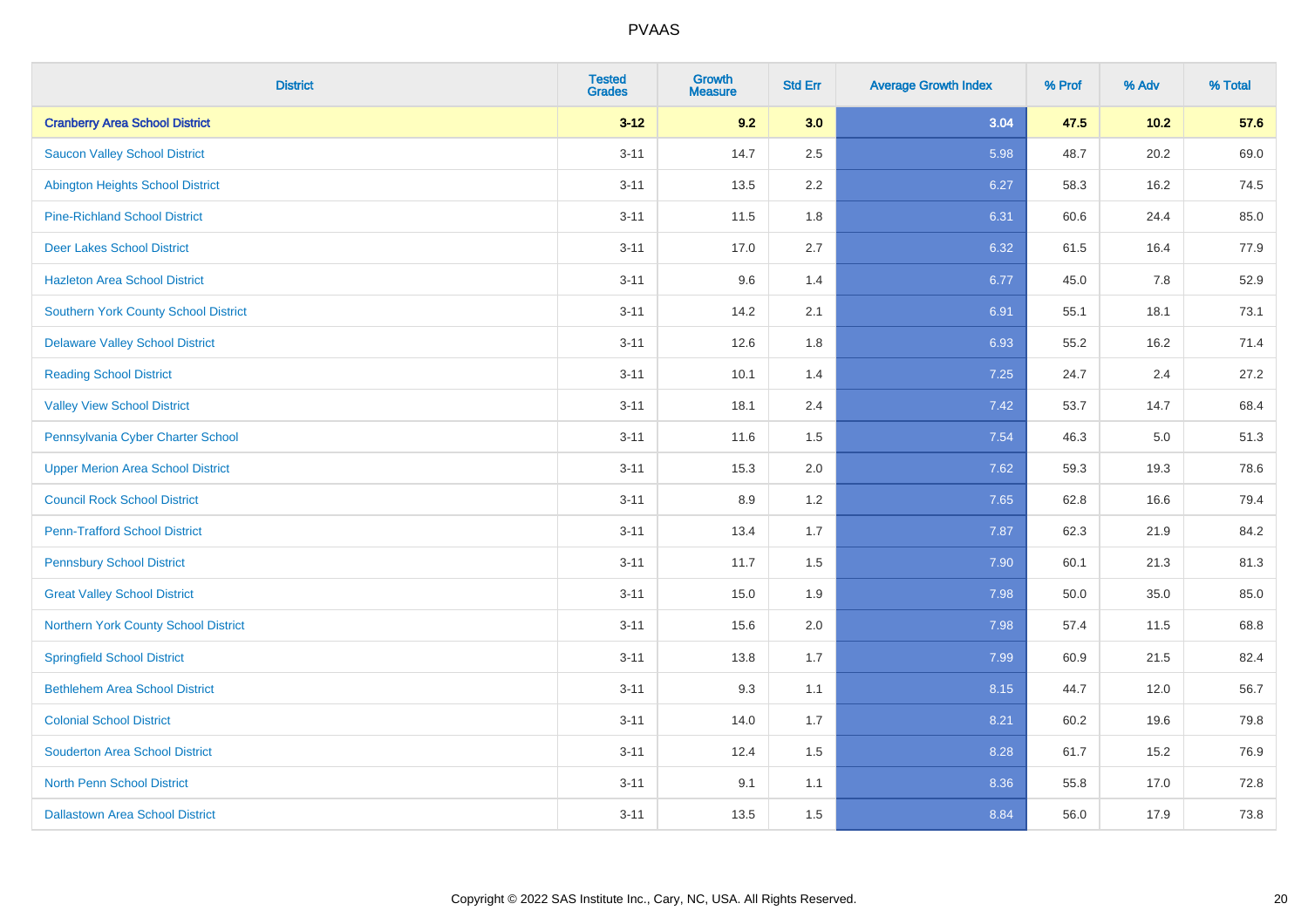| <b>District</b>                           | <b>Tested</b><br><b>Grades</b> | <b>Growth</b><br><b>Measure</b> | <b>Std Err</b> | <b>Average Growth Index</b> | % Prof | % Adv   | % Total |
|-------------------------------------------|--------------------------------|---------------------------------|----------------|-----------------------------|--------|---------|---------|
| <b>Cranberry Area School District</b>     | $3 - 12$                       | 9.2                             | 3.0            | 3.04                        | 47.5   | 10.2    | 57.6    |
| <b>Norwin School District</b>             | $3 - 11$                       | 18.0                            | 1.7            | 10.37                       | 58.5   | 27.0    | 85.4    |
| <b>West Chester Area School District</b>  | $3 - 11$                       | 12.6                            | $1.2$          | 10.38                       | 66.8   | 20.2    | 87.0    |
| <b>Upper Saint Clair School District</b>  | $3 - 11$                       | 18.5                            | 1.7            | 10.65                       | 61.8   | 30.1    | 91.9    |
| Downingtown Area School District          | $3 - 11$                       | 12.1                            | 1.1            | 10.67                       | 60.0   | 23.5    | 83.6    |
| <b>Upper Perkiomen School District</b>    | $3 - 11$                       | 22.1                            | 2.1            | 10.74                       | 57.7   | 13.2    | 70.9    |
| North Allegheny School District           | $3 - 11$                       | 17.4                            | 1.3            | 13.52                       | 59.5   | 28.1    | 87.6    |
| <b>State College Area School District</b> | $3 - 11$                       | 20.5                            | 1.4            | 14.33                       | 58.0   | 25.9    | 84.0    |
| <b>Lower Merion School District</b>       | $3 - 11$                       | 19.0                            | 1.3            | 14.93                       | 55.6   | 29.9    | 85.5    |
| <b>York City School District</b>          | $3 - 12$                       | $-28.9$                         | 2.1            | $-13.59$                    | 6.0    | 0.3     | 6.2     |
| <b>Lancaster School District</b>          | $3 - 12$                       | $-15.8$                         | 1.5            | $-10.90$                    | 14.6   | 2.3     | 16.9    |
| <b>Erie City School District</b>          | $3 - 12$                       | $-14.5$                         | 1.6            | $-9.26$                     | 25.4   | 3.0     | 28.4    |
| Norristown Area School District           | $3-12$                         | $-12.8$                         | 1.6            | $-7.98$                     | 23.5   | $2.3\,$ | 25.7    |
| <b>Tulpehocken Area School District</b>   | $3 - 12$                       | $-13.7$                         | 2.8            | $-4.81$                     | 36.7   | 2.8     | 39.4    |
| <b>Penns Manor Area School District</b>   | $3 - 12$                       | $-17.0$                         | 3.7            | $-4.52$                     | 29.7   | 3.1     | 32.8    |
| <b>Annville-Cleona School District</b>    | $3 - 12$                       | $-12.1$                         | 2.7            | $-4.46$                     | 34.9   | 7.8     | 42.6    |
| Lampeter-Strasburg School District        | $3 - 12$                       | $-8.6$                          | 2.0            | $-4.33$                     | 55.1   | 9.8     | 64.8    |
| <b>West Mifflin Area School District</b>  | $3 - 12$                       | $-12.3$                         | 2.9            | $-4.22$                     | 39.7   | 10.3    | 50.0    |
| Catasauqua Area School District           | $3 - 12$                       | $-12.1$                         | 3.0            | $-4.00$                     | 36.8   | 7.6     | 44.3    |
| <b>Bradford Area School District</b>      | $3 - 12$                       | $-9.3$                          | 2.4            | $-3.87$                     | 45.8   | 8.3     | 54.2    |
| Northern Lehigh School District           | $3 - 12$                       | $-10.4$                         | 2.7            | $-3.82$                     | 28.0   | 9.3     | 37.3    |
| <b>Interboro School District</b>          | $3 - 12$                       | $-7.3$                          | 2.1            | $-3.43$                     | 46.6   | 4.8     | 51.4    |
| <b>Tamaqua Area School District</b>       | $3 - 12$                       | $-8.2$                          | 2.5            | $-3.24$                     | 44.5   | 1.9     | 46.4    |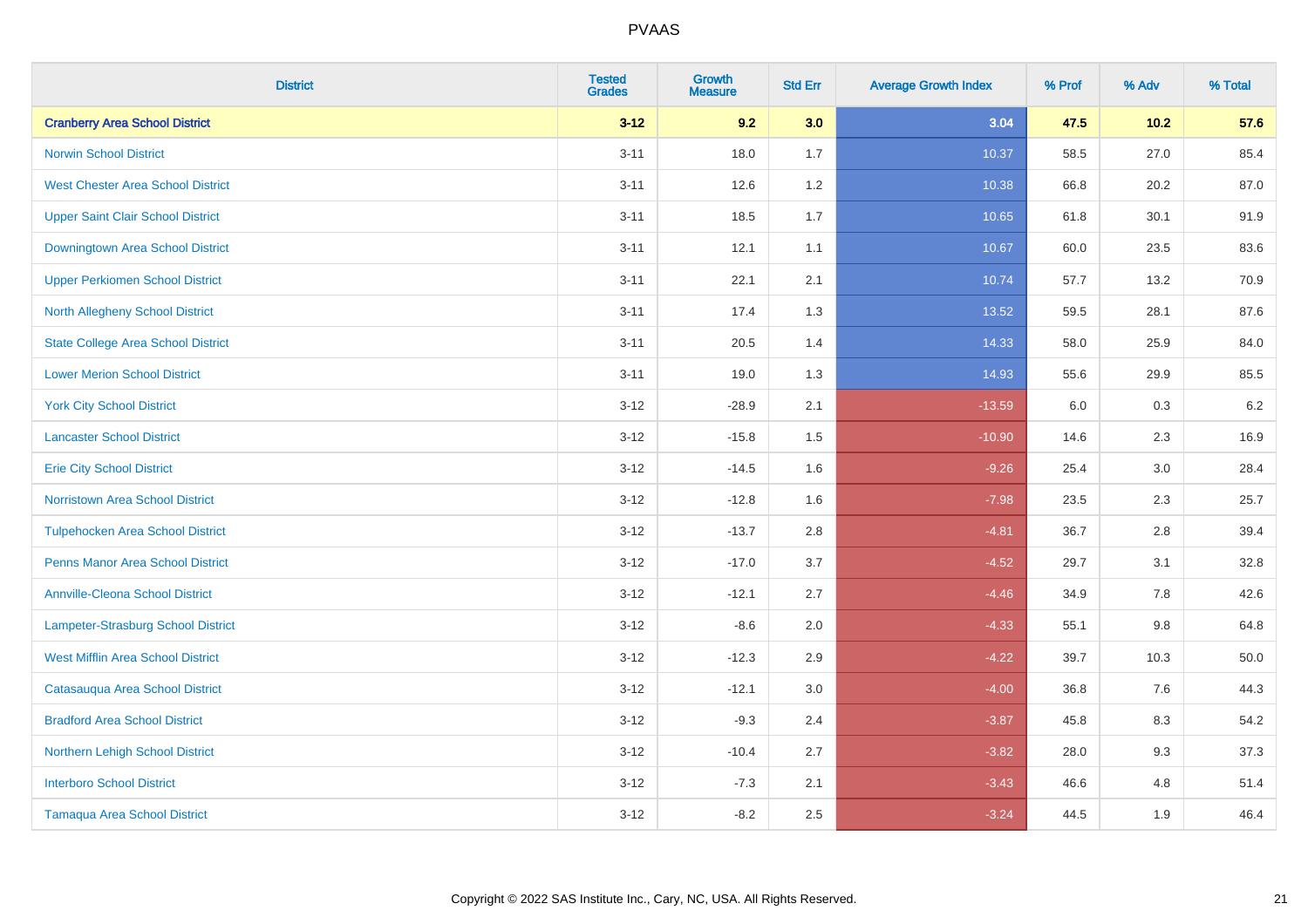| <b>District</b>                                 | <b>Tested</b><br><b>Grades</b> | <b>Growth</b><br><b>Measure</b> | <b>Std Err</b> | <b>Average Growth Index</b> | % Prof | % Adv   | % Total |
|-------------------------------------------------|--------------------------------|---------------------------------|----------------|-----------------------------|--------|---------|---------|
| <b>Cranberry Area School District</b>           | $3 - 12$                       | 9.2                             | 3.0            | 3.04                        | 47.5   | $10.2$  | 57.6    |
| <b>Waynesboro Area School District</b>          | $3 - 12$                       | $-6.1$                          | 1.9            | $-3.20$                     | 50.0   | $6.8\,$ | 56.8    |
| <b>Conneaut School District</b>                 | $3 - 12$                       | $-7.5$                          | 2.6            | $-2.91$                     | 38.4   | 7.4     | 45.8    |
| <b>Easton Area School District</b>              | $3 - 12$                       | $-4.1$                          | 1.4            | $-2.91$                     | 39.9   | 4.0     | 43.9    |
| <b>Union City Area School District</b>          | $3-12$                         | $-10.2$                         | 3.6            | $-2.87$                     | 42.9   | 3.2     | 46.0    |
| <b>Northern Potter School District</b>          | $3 - 12$                       | $-13.1$                         | 4.6            | $-2.84$                     | 37.5   | 0.0     | 37.5    |
| <b>Quakertown Community School District</b>     | $3 - 12$                       | $-4.4$                          | 1.6            | $-2.70$                     | 56.5   | 10.0    | 66.6    |
| <b>New Castle Area School District</b>          | $3 - 12$                       | $-6.4$                          | 2.4            | $-2.66$                     | 32.5   | 4.3     | 36.8    |
| Northern Tioga School District                  | $3 - 12$                       | $-7.5$                          | 2.8            | $-2.64$                     | 54.0   | 1.2     | 55.2    |
| <b>Juniata County School District</b>           | $3-12$                         | $-4.9$                          | 2.1            | $-2.26$                     | 38.5   | 2.9     | 41.4    |
| <b>Keystone Education Center Charter School</b> | $3 - 12$                       | $-12.9$                         | 5.9            | $-2.19$                     | 28.0   | 0.0     | 28.0    |
| Susquehanna Township School District            | $3 - 12$                       | $-5.8$                          | 2.7            | $-2.17$                     | 36.0   | 5.6     | 41.6    |
| <b>Forest City Regional School District</b>     | $3 - 12$                       | $-6.0$                          | $3.0\,$        | $-1.96$                     | 44.1   | $0.0\,$ | 44.1    |
| <b>Central Columbia School District</b>         | $3 - 12$                       | $-4.8$                          | 2.6            | $-1.86$                     | 53.7   | 14.8    | 68.5    |
| <b>Brownsville Area School District</b>         | $3 - 12$                       | $-7.2$                          | 3.9            | $-1.83$                     | 34.4   | 6.1     | 40.5    |
| <b>Old Forge School District</b>                | $3 - 12$                       | $-5.9$                          | 3.4            | $-1.73$                     | 52.9   | 7.1     | 60.0    |
| <b>Twin Valley School District</b>              | $3 - 12$                       | $-3.6$                          | 2.1            | $-1.69$                     | 49.6   | 7.1     | 56.8    |
| <b>Pottstown School District</b>                | $3 - 12$                       | $-4.0$                          | 2.4            | $-1.68$                     | 29.8   | 1.2     | 31.0    |
| <b>Bristol Borough School District</b>          | $3 - 12$                       | $-4.3$                          | 3.4            | $-1.27$                     | 39.7   | 1.3     | 41.0    |
| <b>Apollo-Ridge School District</b>             | $3 - 12$                       | $-4.7$                          | 3.7            | $-1.24$                     | 50.0   | 10.0    | 60.0    |
| <b>Scranton School District</b>                 | $3-12$                         | $-2.9$                          | 2.4            | $-1.22$                     | 45.6   | 3.6     | 49.1    |
| <b>Chestnut Ridge School District</b>           | $3 - 12$                       | $-3.4$                          | 2.9            | $-1.17$                     | 46.6   | 5.8     | 52.4    |
| <b>Conemaugh Township Area School District</b>  | $3 - 12$                       | $-3.7$                          | 3.4            | $-1.09$                     | 53.8   | 17.6    | 71.4    |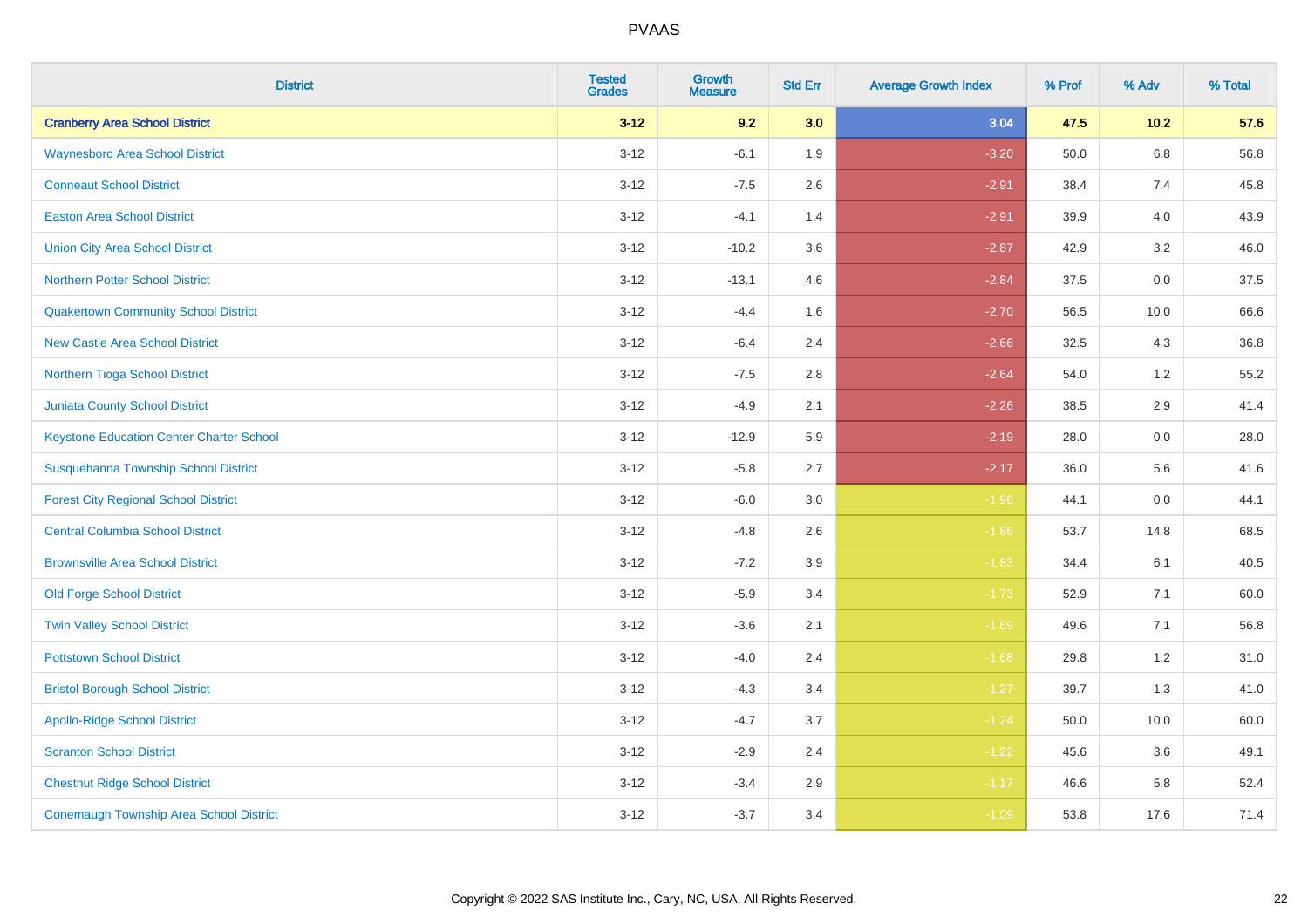| <b>District</b>                               | <b>Tested</b><br><b>Grades</b> | <b>Growth</b><br><b>Measure</b> | <b>Std Err</b> | <b>Average Growth Index</b> | % Prof | % Adv | % Total |
|-----------------------------------------------|--------------------------------|---------------------------------|----------------|-----------------------------|--------|-------|---------|
| <b>Cranberry Area School District</b>         | $3 - 12$                       | 9.2                             | 3.0            | 3.04                        | 47.5   | 10.2  | 57.6    |
| <b>Columbia Borough School District</b>       | $3 - 12$                       | $-3.1$                          | 3.5            | $-0.89$                     | 29.5   | 1.9   | 31.4    |
| <b>Conemaugh Valley School District</b>       | $3 - 12$                       | $-3.2$                          | 4.1            | $-0.78$                     | 48.2   | 5.6   | 53.7    |
| <b>Turkeyfoot Valley Area School District</b> | $3 - 12$                       | $-4.3$                          | 5.6            | $-0.76$                     | 22.0   | 5.1   | 27.1    |
| <b>Clarion-Limestone Area School District</b> | $3 - 12$                       | $-2.5$                          | 4.1            | $-0.60$                     | 56.8   | 6.8   | 63.6    |
| <b>Manheim Township School District</b>       | $3 - 12$                       | $-0.9$                          | 1.6            | $-0.58$                     | 53.2   | 15.5  | 68.7    |
| Elizabethtown Area School District            | $3 - 12$                       | $-0.9$                          | 1.9            | $-0.47$                     | 50.0   | 11.2  | 61.2    |
| <b>Conewago Valley School District</b>        | $3 - 12$                       | $-0.9$                          | 2.0            | $-0.45$                     | 51.7   | 9.6   | 61.3    |
| <b>Bangor Area School District</b>            | $3 - 12$                       | $-0.9$                          | 2.0            | $-0.43$                     | 44.3   | 4.7   | 49.0    |
| <b>Panther Valley School District</b>         | $3 - 12$                       | $-0.6$                          | 3.3            | $-0.19$                     | 47.9   | 4.3   | 52.1    |
| Millville Area School District                | $3 - 12$                       | $-0.9$                          | 4.7            | $-0.18$                     | 51.4   | 5.4   | 56.8    |
| <b>Kutztown Area School District</b>          | $3 - 12$                       | $-0.2$                          | 3.2            | $-0.05$                     | 55.4   | 13.3  | 68.7    |
| <b>Avella Area School District</b>            | $3 - 12$                       | $-0.3$                          | 4.7            | $-0.05$                     | 49.3   | 14.5  | 63.8    |
| <b>Smethport Area School District</b>         | $3 - 12$                       | 0.6                             | 3.9            | 0.15                        | 37.0   | 1.8   | 38.9    |
| <b>Wyomissing Area School District</b>        | $3 - 12$                       | 0.8                             | 2.6            | 0.33                        | 55.7   | 17.6  | 73.3    |
| <b>Tussey Mountain School District</b>        | $3 - 12$                       | 1.5                             | 3.7            | 0.40                        | 38.6   | 1.8   | 40.4    |
| <b>Newport School District</b>                | $3 - 12$                       | 1.4                             | 3.5            | 0.41                        | 51.5   | 10.3  | 61.8    |
| <b>Roberto Clemente Charter School</b>        | $3 - 12$                       | 2.2                             | 4.9            | 0.45                        | 27.5   | 5.0   | 32.5    |
| <b>Purchase Line School District</b>          | $3 - 12$                       | 1.7                             | 3.5            | 0.47                        | 43.1   | 5.4   | 48.5    |
| <b>Radnor Township School District</b>        | $3 - 12$                       | 1.0                             | 2.1            | 0.50                        | 65.0   | 23.2  | 88.2    |
| <b>Union School District</b>                  | $3 - 12$                       | 2.3                             | 4.2            | 0.54                        | 32.6   | 7.0   | 39.5    |
| <b>Camp Hill School District</b>              | $3 - 12$                       | 2.3                             | 3.0            | 0.78                        | 53.6   | 17.5  | 71.1    |
| North Clarion County School District          | $3 - 12$                       | 3.7                             | 4.3            | 0.85                        | 67.5   | 15.0  | 82.5    |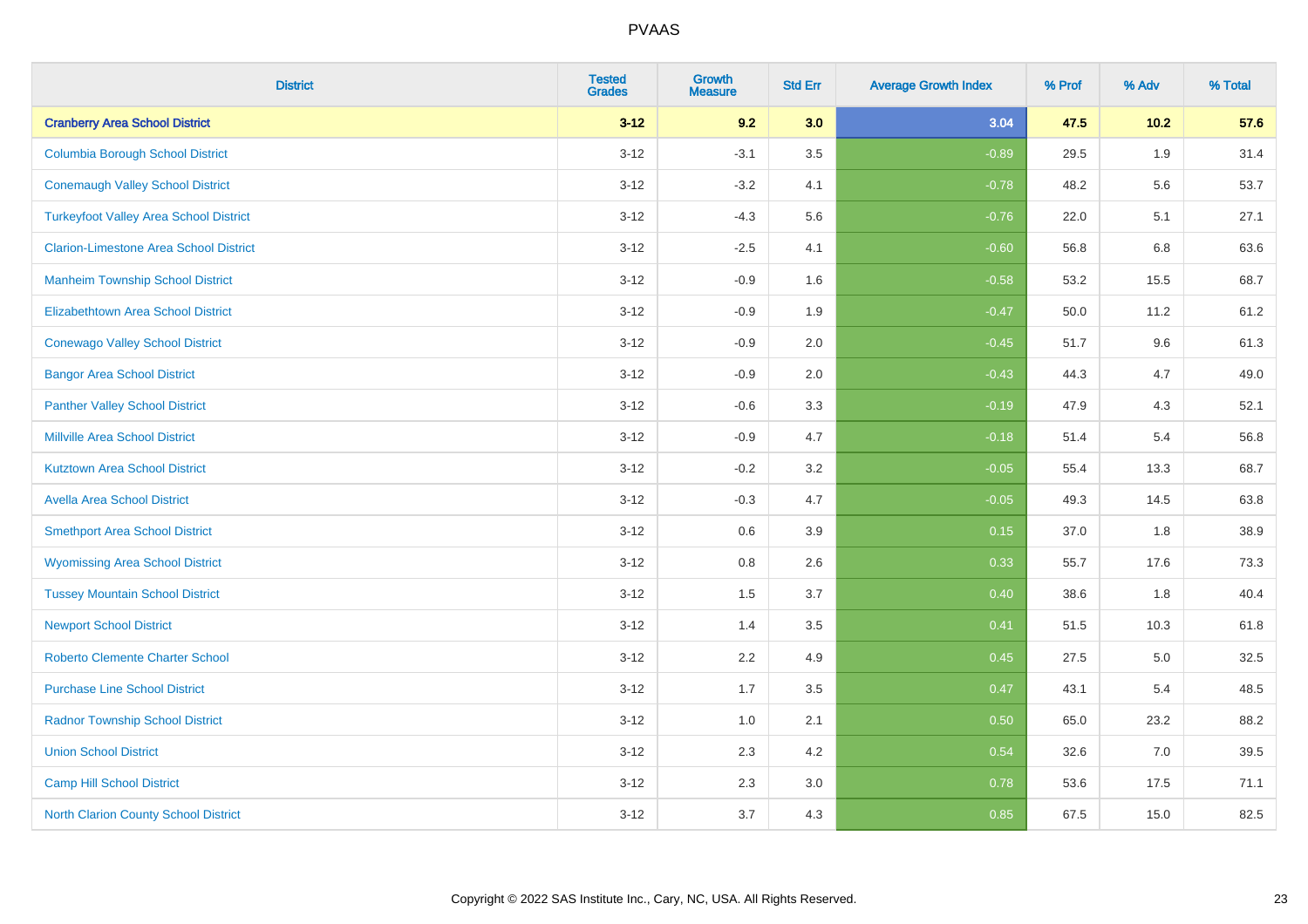| <b>District</b>                                        | <b>Tested</b><br><b>Grades</b> | <b>Growth</b><br><b>Measure</b> | <b>Std Err</b> | <b>Average Growth Index</b> | % Prof | % Adv  | % Total |
|--------------------------------------------------------|--------------------------------|---------------------------------|----------------|-----------------------------|--------|--------|---------|
| <b>Cranberry Area School District</b>                  | $3 - 12$                       | 9.2                             | 3.0            | 3.04                        | 47.5   | $10.2$ | 57.6    |
| <b>Woodland Hills School District</b>                  | $3 - 12$                       | 3.2                             | 2.6            | 1.22                        | 31.4   | 3.6    | 35.0    |
| <b>Donegal School District</b>                         | $3 - 12$                       | 3.1                             | 2.4            | 1.29                        | 60.6   | 9.1    | 69.7    |
| <b>West York Area School District</b>                  | $3 - 12$                       | 3.2                             | 2.3            | 1.38                        | 53.8   | 4.4    | 58.2    |
| <b>Loyalsock Township School District</b>              | $3 - 12$                       | 4.2                             | 2.8            | 1.47                        | 54.3   | 2.1    | 56.4    |
| <b>Hermitage School District</b>                       | $3 - 12$                       | $3.8\,$                         | 2.4            | 1.60                        | 57.5   | 9.3    | 66.8    |
| <b>Oswayo Valley School District</b>                   | $3 - 12$                       | 8.5                             | 5.0            | 1.68                        | 50.0   | 16.7   | 66.7    |
| <b>Pottsville Area School District</b>                 | $3 - 12$                       | 4.4                             | 2.3            | 1.94                        | 44.8   | 5.4    | 50.2    |
| <b>West Allegheny School District</b>                  | $3 - 12$                       | 4.0                             | 2.1            | 1.96                        | 63.1   | 15.7   | 78.8    |
| Altoona Area School District                           | $3 - 12$                       | 3.3                             | 1.6            | 1.99                        | 47.7   | 8.2    | 55.9    |
| <b>Chester Charter Scholars Academy Charter School</b> | $3 - 12$                       | 8.4                             | 4.1            | 2.03                        | 23.4   | 0.0    | 23.4    |
| <b>South Western School District</b>                   | $3 - 12$                       | 3.9                             | 1.9            | 2.08                        | 60.2   | 8.1    | 68.3    |
| <b>Grove City Area School District</b>                 | $3 - 12$                       | 5.1                             | 2.4            | 2.09                        | 36.4   | 16.5   | 52.8    |
| <b>Eastern Lancaster County School District</b>        | $3 - 12$                       | 4.5                             | 2.2            | 2.09                        | 46.3   | 11.4   | 57.6    |
| Pennsylvania Distance Learning Charter School          | $3 - 12$                       | 9.3                             | 4.2            | 2.22                        | 42.2   | 3.1    | 45.3    |
| Lincoln Leadership Academy Charter School              | $3 - 12$                       | 14.2                            | 6.4            | 2.22                        | 23.5   | 0.0    | 23.5    |
| People For People Charter School                       | $3-12$                         | 13.3                            | 5.5            | 2.43                        | 13.5   | 0.0    | 13.5    |
| <b>Wyalusing Area School District</b>                  | $3-12$                         | 8.8                             | 3.3            | 2.68                        | 54.6   | 11.7   | 66.2    |
| <b>Hempfield Area School District</b>                  | $3 - 12$                       | 4.6                             | 1.6            | 2.86                        | 53.5   | 20.1   | 73.6    |
| <b>Daniel Boone Area School District</b>               | $3-12$                         | 5.7                             | 2.0            | 2.88                        | 51.0   | 11.5   | 62.6    |
| <b>Dover Area School District</b>                      | $3 - 12$                       | 6.0                             | 2.1            | 2.94                        | 52.2   | 6.0    | 58.2    |
| <b>Cranberry Area School District</b>                  | $3 - 12$                       | 9.2                             | 3.0            | 3.04                        | 47.5   | 10.2   | 57.6    |
| Ambridge Area School District                          | $3 - 12$                       | 9.1                             | 2.6            | 3.46                        | 50.4   | 10.7   | 61.1    |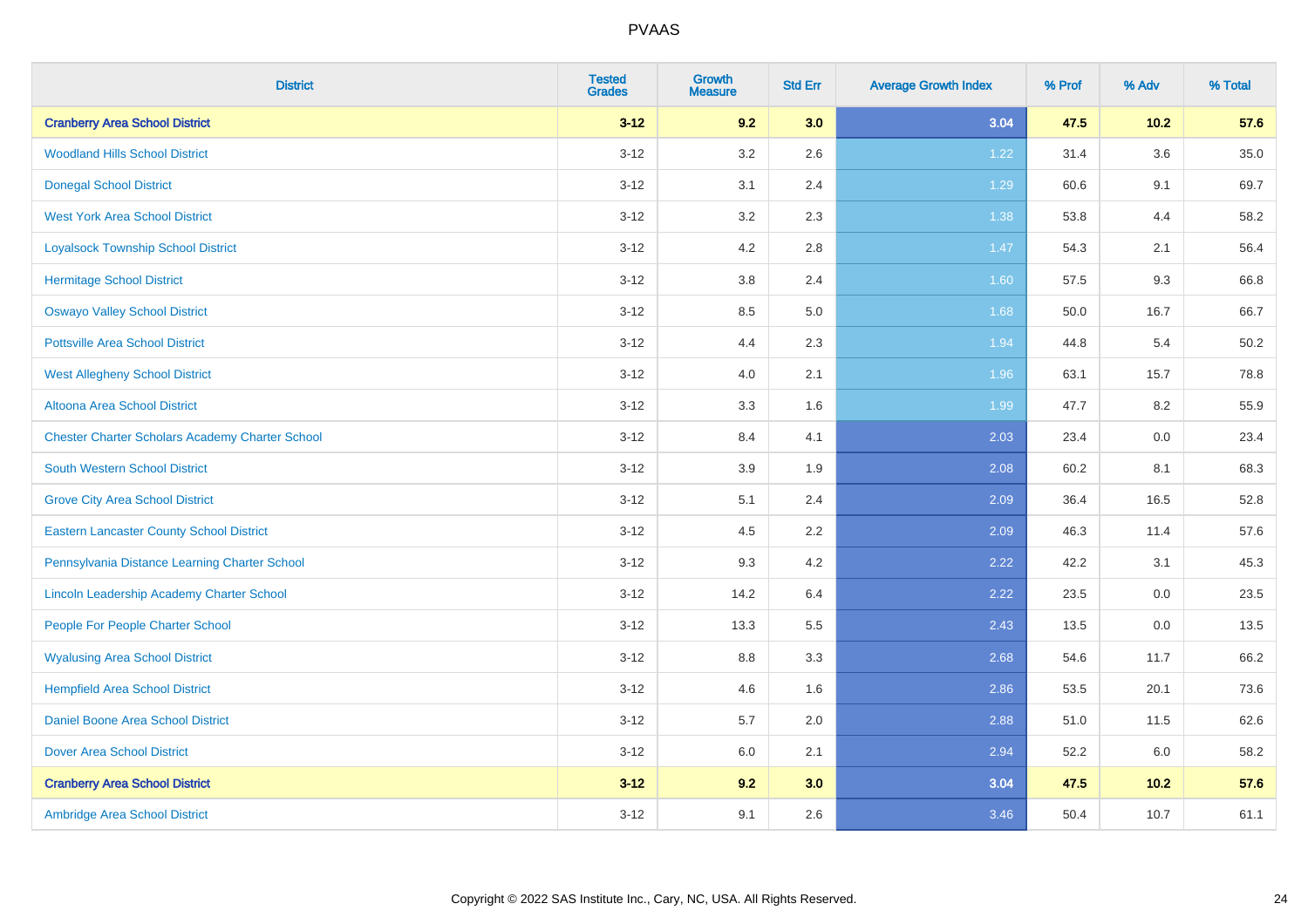| <b>District</b>                               | <b>Tested</b><br><b>Grades</b> | <b>Growth</b><br><b>Measure</b> | <b>Std Err</b> | <b>Average Growth Index</b> | % Prof | % Adv  | % Total |
|-----------------------------------------------|--------------------------------|---------------------------------|----------------|-----------------------------|--------|--------|---------|
| <b>Cranberry Area School District</b>         | $3 - 12$                       | 9.2                             | 3.0            | 3.04                        | 47.5   | $10.2$ | 57.6    |
| Pen Argyl Area School District                | $3 - 12$                       | $9.2\,$                         | 2.7            | 3.46                        | 50.0   | 12.6   | 62.6    |
| Selinsgrove Area School District              | $3 - 12$                       | 8.3                             | 2.3            | 3.54                        | 56.8   | 10.0   | 66.8    |
| <b>West Shore School District</b>             | $3 - 12$                       | $5.0\,$                         | 1.4            | 3.59                        | 54.2   | 9.4    | 63.6    |
| <b>Mckeesport Area School District</b>        | $3 - 12$                       | 9.0                             | 2.4            | 3.72                        | 31.0   | 4.5    | 35.5    |
| <b>Allentown City School District</b>         | $3 - 12$                       | 5.3                             | 1.4            | 3.88                        | 25.3   | 2.7    | 28.0    |
| <b>William Penn School District</b>           | $3 - 12$                       | 8.3                             | 2.1            | 3.99                        | 35.6   | 3.0    | 38.7    |
| <b>Greater Nanticoke Area School District</b> | $3 - 12$                       | 11.2                            | 2.8            | 4.01                        | 38.0   | 12.4   | 50.4    |
| Montoursville Area School District            | $3 - 12$                       | 10.8                            | 2.5            | 4.24                        | 44.6   | 20.1   | 64.8    |
| Pocono Mountain School District               | $3 - 12$                       | 6.8                             | 1.5            | 4.62                        | 45.8   | 5.0    | 50.7    |
| <b>Upper Darby School District</b>            | $3 - 12$                       | 6.9                             | 1.5            | 4.62                        | 45.0   | 6.7    | 51.7    |
| Penns Valley Area School District             | $3 - 12$                       | 14.0                            | 2.9            | 4.80                        | 41.9   | 23.1   | 65.0    |
| <b>Wilson School District</b>                 | $3 - 12$                       | 8.8                             | 1.5            | 5.96                        | 52.6   | 14.6   | 67.2    |
| <b>Ridley School District</b>                 | $3 - 12$                       | 10.0                            | 1.6            | 6.10                        | 45.6   | 8.2    | 53.8    |
| <b>Central York School District</b>           | $3 - 12$                       | 12.3                            | 1.7            | 7.20                        | 55.5   | 11.5   | 67.0    |
| <b>Tyrone Area School District</b>            | $3 - 12$                       | 19.7                            | 2.5            | 7.87                        | 60.4   | 16.7   | 77.1    |
| <b>Upper Dublin School District</b>           | $3 - 12$                       | 15.4                            | 1.8            | 8.53                        | 60.8   | 24.8   | 85.6    |
| Philadelphia City School District             | $3 - 12$                       | 7.5                             | 0.6            | 12.64                       | 38.4   | 7.0    | 45.4    |
| <b>Cumberland Valley School District</b>      | $3 - 12$                       | 18.5                            | 1.3            | 14.64                       | 60.7   | 23.4   | 84.1    |
| Esperanza Academy Charter School              | $4 - 11$                       | 4.0                             | 2.5            | 1.61                        | 32.4   | 0.7    | 33.1    |
| Mastery Charter School - Pickett Campus       | $6 - 10$                       | 5.6                             | 5.7            | 1.00                        | 27.8   | 0.0    | 27.8    |
| <b>Innovative Arts Academy Charter School</b> | $6 - 11$                       | $-9.1$                          | 3.7            | $-2.44$                     | 9.5    | 0.0    | 9.5     |
| La Academia Partnership Charter School        | $6 - 11$                       | $-11.0$                         | 4.7            | $-2.34$                     | 6.8    | 0.0    | 6.8     |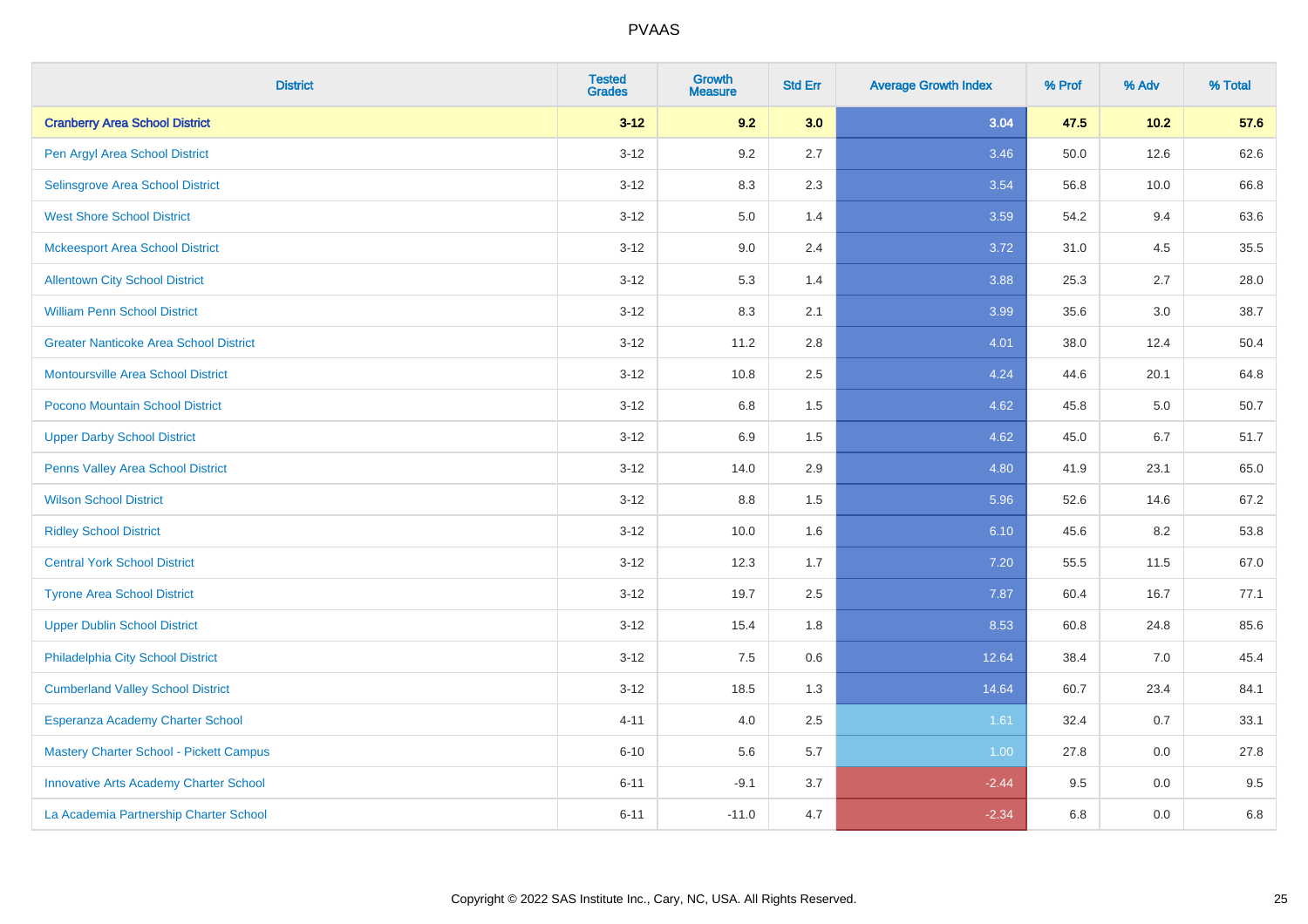| <b>District</b>                                                       | <b>Tested</b><br><b>Grades</b> | <b>Growth</b><br><b>Measure</b> | <b>Std Err</b> | <b>Average Growth Index</b> | % Prof | % Adv   | % Total |
|-----------------------------------------------------------------------|--------------------------------|---------------------------------|----------------|-----------------------------|--------|---------|---------|
| <b>Cranberry Area School District</b>                                 | $3 - 12$                       | 9.2                             | 3.0            | 3.04                        | 47.5   | 10.2    | 57.6    |
| Perseus House Charter School Of Excellence                            | $6 - 11$                       | $-5.2$                          | 3.0            | $-1.72$                     | 16.5   | 0.0     | 16.5    |
| Urban Pathways 6-12 Charter School                                    | $6 - 11$                       | 4.8                             | 6.4            | 0.75                        | 28.6   | 0.0     | 28.6    |
| Center For Student Learning Charter School At Pennsbury               | $6 - 12$                       | $-2.9$                          | 6.1            | $-0.47$                     | 42.9   | 0.0     | 42.9    |
| Dr Robert Ketterer Charter School Inc                                 | $6 - 12$                       | 10.1                            | 5.0            | 2.04                        | 14.9   | 0.4     | 15.3    |
| 21st Century Cyber Charter School                                     | $6 - 12$                       | 5.7                             | 2.3            | 2.50                        | 56.7   | 8.3     | 65.0    |
| <b>Mastery Charter School - Gratz Campus</b>                          | $7 - 10$                       | $-23.9$                         | 4.5            | $-5.29$                     | 2.9    | 0.0     | 2.9     |
| Mastery Charter School - Shoemaker Campus                             | $7 - 10$                       | 4.1                             | 3.0            | 1.34                        | 20.9   | 3.3     | 24.2    |
| <b>Achievement House Charter School</b>                               | $7 - 11$                       | $-0.7$                          | 4.0            | $-0.17$                     | 32.5   | 2.6     | 35.1    |
| <b>Mastery Charter High School-Lenfest Campus</b>                     | $7 - 11$                       | 2.5                             | 5.7            | 0.43                        | 40.0   | 0.0     | 40.0    |
| <b>Lincoln Park Performing Arts Charter School</b>                    | $7 - 11$                       | 3.6                             | 2.5            | 1.42                        | 59.6   | 14.7    | 74.3    |
| The New Academy Charter School                                        | $8 - 11$                       | $-10.4$                         | 5.2            | $-2.00$                     | 0.0    | 0.0     | 0.0     |
| <b>West Side CTC</b>                                                  | $9 - 10$                       | $-37.4$                         | 4.3            | $-8.64$                     | 8.8    | 0.0     | $8.8\,$ |
| <b>Bucks County Technical High School</b>                             | $9 - 10$                       | $-12.0$                         | 2.5            | $-4.84$                     | 35.9   | 3.2     | 39.2    |
| <b>Columbia-Montour AVTS</b>                                          | $9 - 10$                       | $-12.5$                         | 3.0            | $-4.16$                     | 22.3   | $0.6\,$ | 22.9    |
| Preparatory Charter School Of Mathematics, Science, Tech, And Careers | $9 - 10$                       | $-4.0$                          | 2.5            | $-1.59$                     | 15.0   | $0.0\,$ | 15.0    |
| <b>Westinghouse Arts Academy Charter School</b>                       | $9 - 10$                       | $-0.7$                          | 3.6            | $-0.19$                     | 59.2   | 8.4     | 67.6    |
| <b>KIPP Dubois Charter School</b>                                     | $9 - 10$                       | 4.7                             | 3.3            | 1.40                        | 31.0   | 1.4     | 32.4    |
| Lehigh Valley Charter High School For The Arts                        | $9 - 10$                       | 7.3                             | 2.6            | 2.82                        | 62.3   | 18.2    | 80.5    |
| <b>Dauphin County Technical School</b>                                | $9 - 11$                       | $-45.5$                         | 2.6            | $-17.72$                    | 14.4   | 2.5     | 16.9    |
| Jefferson County-Dubois AVTS                                          | $9 - 11$                       | $-16.2$                         | 3.9            | $-4.16$                     | 23.0   | 0.0     | 23.0    |
| <b>Universal Audenried Charter School</b>                             | $9 - 11$                       | $-5.8$                          | 2.4            | $-2.40$                     | 14.6   | 0.0     | 14.6    |
| <b>Carbon Career &amp; Technical Institute</b>                        | $9 - 11$                       | $-5.7$                          | 3.6            | $-1.59$                     | 34.5   | 1.2     | 35.7    |